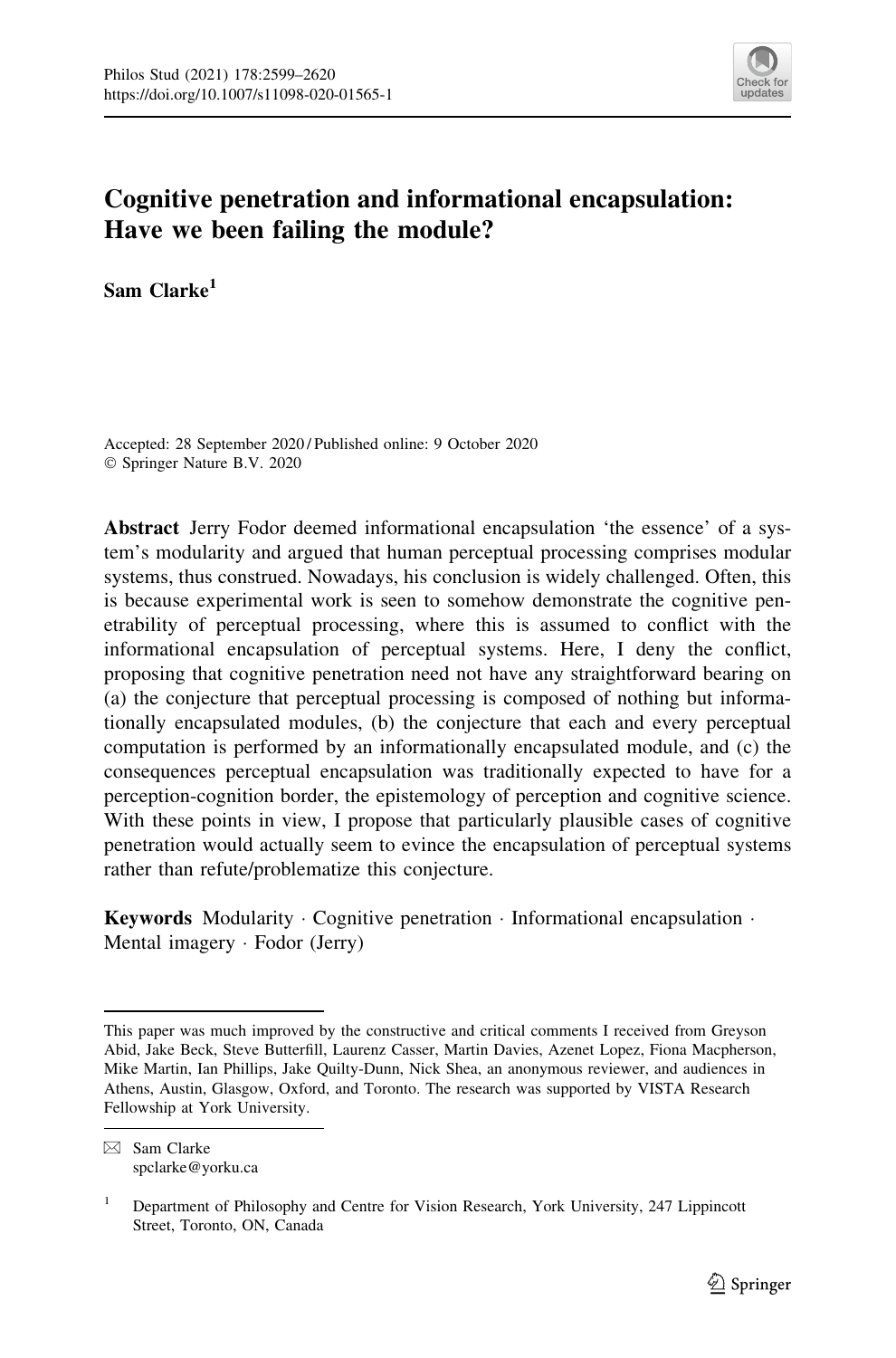# 1 Introduction

Is perception modular? Jerry Fodor thought so. In a seminal ([1983\)](#page-19-0) contribution he clarified the suggestion, deeming informational encapsulation 'the essence' of a system's modularity (p. 71). He then argued that (as a matter of empirical fact) perceptual processing comprises modular systems, thus construed (p. 101).

This refined earlier appeals to the functional specialisation of these systems (e.g. Marr [1982](#page-20-0), p. 325), was expected to mark a perception-cognition border (Fodor [1983,](#page-19-0) [1985](#page-19-0)), and was expected to have important implications for the epistemology (Fodor [1983](#page-19-0), [1984](#page-19-0)) and computational tractability of perception (Fodor [1983,](#page-19-0) [2000\)](#page-19-0). The thing is: Fodor's conclusion is widely challenged. Standardly, this is because experimental work is seen to somehow demonstrate the cognitive penetrability of perceptual processing. Since cognitive penetration is widely assumed to be in tension with the informational encapsulation of perceptual systems, this has prompted many to abandon the modularity of perceptual processing altogether (Churchland [1988;](#page-19-0) Lupyan [2015;](#page-20-0) Wu [2013\)](#page-21-0) or to propose watered-down notions of modularity that take little or no stand on informational encapsulation (Coltheart [1999](#page-19-0); Lyons [2015;](#page-20-0) Ogilvie and Carruthers [2015\)](#page-20-0). For some, this amounts to a change of subject (cf. Wilson [2008\)](#page-21-0). But even when theorists defend the encapsulation of perceptual systems, they (Fodor included) tend to do so by rejecting the suggestion that cognitive penetration actually occurs (e.g. Firestone and Scholl [2016](#page-19-0); Fodor [1983,](#page-19-0) [1988;](#page-19-0) Pylyshyn [1999;](#page-20-0) but see Quilty-Dunn [2020](#page-20-0)). So, while their conclusions diverge, theorists of all stripes proceed as if cognitive penetrability were problematic for, and perhaps incompatible with, the claim that perceptual processing is composed of encapsulated modules.

The purpose of this paper is to show that this is a mistake. I defend the claim that human perception is modular where this involves (a) human perceptual processing composing of nothing but encapsulated modules and (b) the full-blown encapsulation of each and every computation taking place in human perception. In spite of this, I remain neutral on the state of the evidence for cognitive penetration. I argue that even if cognitive penetration is pervasive in the way some claim, it is a mistake to assume that this must threaten (a) and/or (b). Indeed, I propose that it need not even threaten the interesting consequences perceptual modularity/encapsulation was expected to have for a perception-cognition border, the epistemology of perception, and the computational tractability of perceptual processing. With these suggestions made (henceforth, my *conceptual point*), I argue for a bold claim: particularly plausible cases of cognitive penetration would actually seem to evince (a) and (b), rather than undermine or refute these claims (I call this my *empirical point*).

I proceed as follows: In  $\S2$ , I introduce the claim that perception is cognitively penetrable (§[2.1](#page-2-0)) and Fodor's claim that perceptual processing is composed of informationally encapsulated modules  $(\S2.2)$  $(\S2.2)$  $(\S2.2)$ . I then note one way in which perceptual processing could comprise nothing but encapsulated modules, despite widespread cognitive penetration  $(\S2.3)$  $(\S2.3)$  $(\S2.3)$ . To this end, I consider the possibility that perception is underwritten by a hierarchy of modules, wherein outputs of lowerlevel modules provide inputs to modules located at higher levels of processing. On a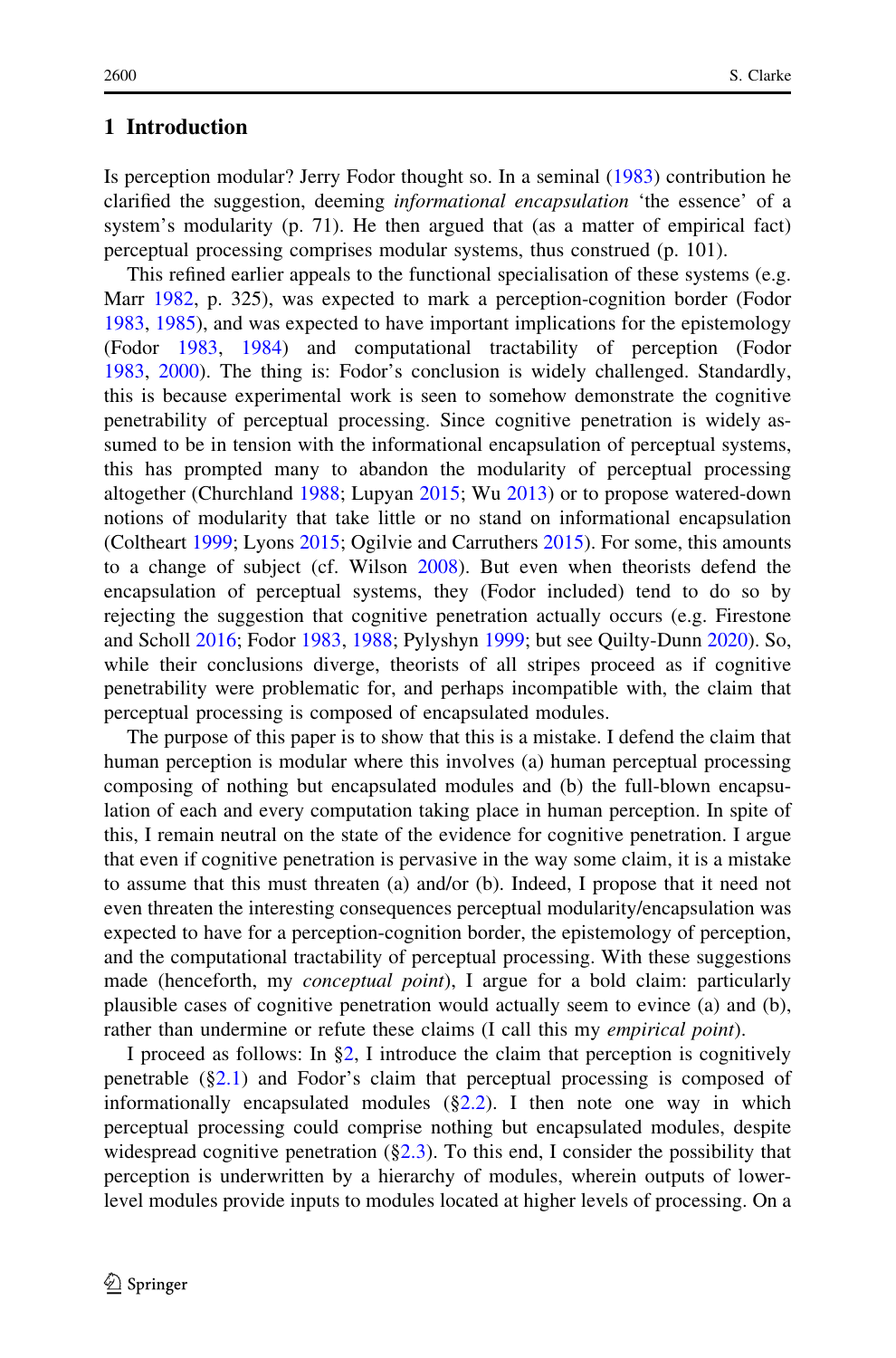<span id="page-2-0"></span>picture of this sort, cognitive penetration could occur at the joints between modules in the hierarchy, leaving each module completely encapsulated from central cognition and the rest of the mind. In addition, I argue that the perceptual modifications themselves (resulting from cognitive penetration occurring at the joints between modules in the hierarchy) could avoid amounting to perceptual computations, the upshot being that perception could comprise nothing but encapsulated modules, performing fully encapsulated computations, despite pervasive cognitive penetration. After arguing that this does not change the subject—and that it need not undermine the interesting consequences perceptual modularity was originally expected to have for a perception-cognition border, the computational tractability of perceptual processing, and the epistemology of perception ([§2.4\)](#page-9-0)—I turn to my empirical point: identifying a particularly plausible case of cognitive penetration (penetration mediated by mental imagery) and arguing that (if actual) this would evince a modular architecture of the aforementioned sort, rather than refute or undermine its postulation  $(\S3.1)$  $(\S3.1)$  $(\S3.1)$ . I close by considering how opponents might put pressure on the proposal  $(\S3.2)$ .

# 2 The conceptual point

I begin by introducing my terms.

#### 2.1 Perception as cognitively penetrable

It is largely uncontroversial that perception influences cognition. For instance, when I perceive a red blob in front of me, as such, this disposes me to believe (i.e. cognise) that there is a red blob in front of me (for discussion, see Johnston [1992,](#page-19-0) p. 222; Smith [2001,](#page-21-0) p. 291; Tye [1995,](#page-21-0) pp. 143–4). To a first approximation, the claim 'perception is cognitively penetrable' amounts to the more surprising suggestion that information flows in the opposite direction: that one's cognitive states (what one believes, desires, intends, etc.) can systematically influence one's perception or perceptual processing.

This requires qualification. The existence of cognitive penetration is a contentious issue, and some claim its existence would call for a revolution in the way we study perception, requiring researchers to begin carefully considering subjects' beliefs, desires and expectations when investigating their perceptual psychology (Firestone and Scholl [2016\)](#page-19-0). There are, however, many mundane ways that cognition influences perception which are unsurprising and fail to have radical consequences of this sort. Thus, in order to specify the phenomenon at issue, theorists typically hold that 'cognitive penetration' (as they are interested in it) would involve one's cognitive states exerting a *direct* and *semantically coherent* effect on their perceptual processing. In any case, it is cognitive penetration of this sort which is typically presented as problematic for the modularity of perceptual systems.

For one's cognitive states to exert a *direct* effect on one's perceptual processing, each step in the causal process would need to occur internally to the organism and at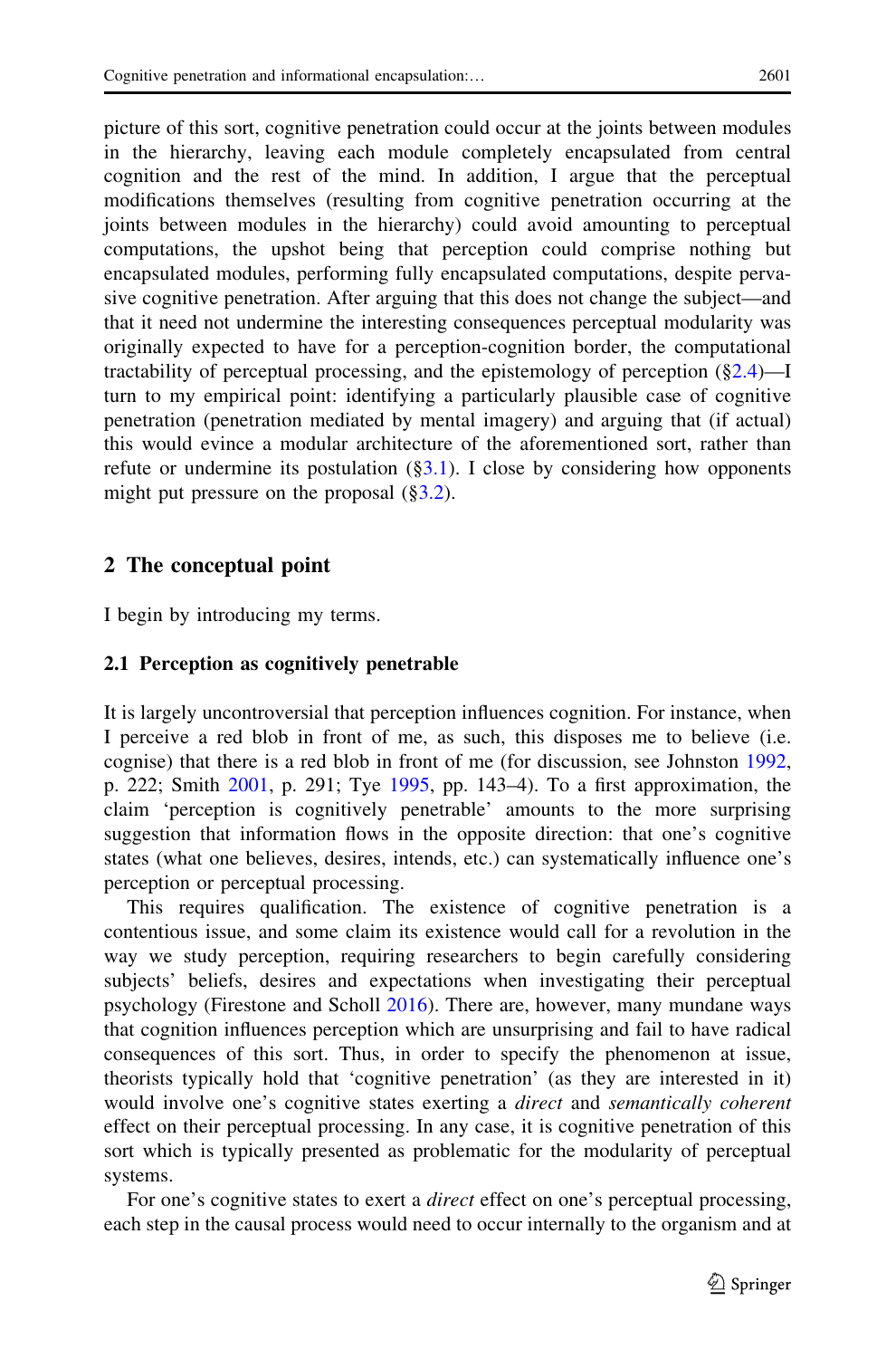a psychological level of description (Stokes [2012](#page-21-0)). This rules out trivial and uninteresting cognitive influences of the following sort: Mihir intentionally moves his head, and this results in changes to the content/character of his visual processing. Here, Mihir's perceptual processing has been affected by one or more of his cognitive states (most obviously, an intention). In spite of this, it would be rash to assume that his cognitive states have thereby 'penetrated' his perceptual processing in any theoretically interesting sense of the term. This is because it remains plausible that his cognitive states have simply guided an action that has led to different objects stimulating his retinae and, thus, getting interpreted by perceptual systems (see Firestone and Scholl [2016,](#page-19-0) pp. 3–4). As such, it is plausible that important steps in the causal process are non-psychological and occurring outside of the organism (e.g. Mihir's perceptual processing is being influenced by nonpsychological effects at his sensory organs). In this way, Mihir's cognitive states would seem to be influencing his perceptual processing. But, *prima facie*, they are only doing so indirectly.

Indirect effects of this sort are widespread, uncontroversial and carefully controlled for by perception scientists. For this reason, they are not at issue in debates concerning cognitive penetration. They can, however, be contrasted with conceivable effects of the following sort: Aga is looking at a coin and, by believing it to be valuable, comes to perceive the coin as bigger than she would have done otherwise (c.f. Bruner and Goodman [1947\)](#page-18-0). Here, Aga's belief (a cognitive state) may seem to have affected her visual processing independently of what Aga actually perceives. Consequently, it may seem unlikely that the perceptual alteration could be attributed to a simple change in sensory input (for discussion, see Pylyshyn [1999,](#page-20-0) and commentaries). Instead, it may seem that Aga's belief is influencing the way(s) in which these inputs are being interpreted by her visual systems, themselves. In this way, Aga's cognitive states could seem to be 'directly' influencing her perceptual processing, in that the causal influence would be occurring internally to the organism (Aga) and at a psychological level of description. Since effects of this sort are non-obvious and would be hard to control for in psychological experiments, their existence may have important consequences for how we study and think about perception (Firestone and Scholl [2016\)](#page-19-0).

The claim that cognitive penetration requires a *semantically coherent* effect (Pylyshyn [1999,](#page-20-0) p. 343) concerns the suggestion that the perceptual effect must also bear a non-accidental, content respecting relation to the cognitive state that brought it about (Macpherson [2015\)](#page-20-0). This is intended to preclude cases of the following sort: Betty believes that she will fail her exam and this causes her to have a migraine where this migraine causes her visual system to represent flashing lights in the periphery of her visual field (Macpherson [2012](#page-20-0), p. 26). Here, a belief could be said to have directly affected Betty's perceptual processing in the above way (we might allow that the relevant stages of the causal process—however numerous—all occur within Betty's cranium and at a psychological level of description). In spite of this, the criterion of semantic coherence would seem to prevent this from qualifying as genuine cognitive penetration. Why? Because there would not seem to be a relevant, rational, or logical relation between the content of the offending cognitive state (an impending exam) and the modified content of perception (flashing lights).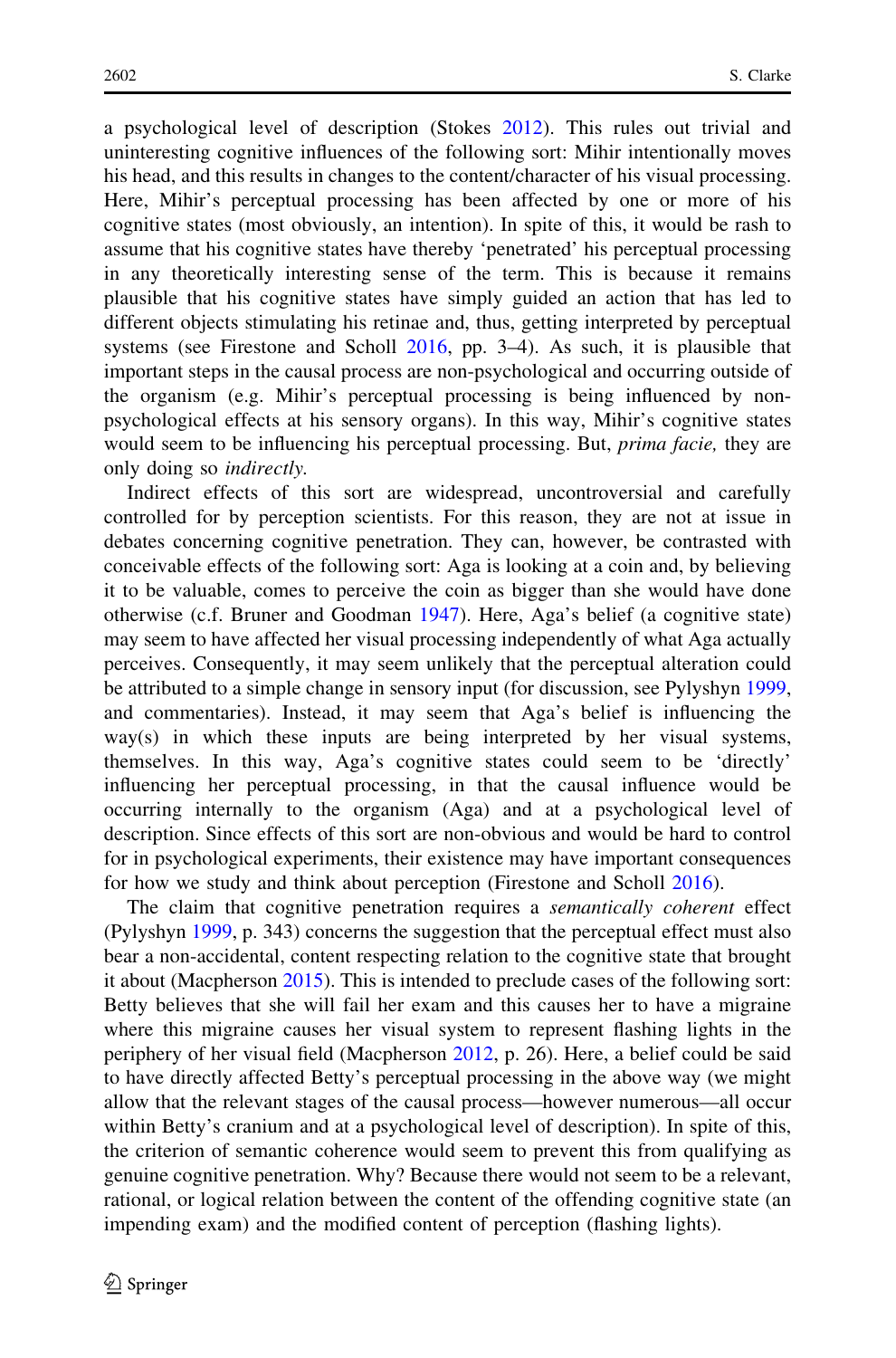<span id="page-4-0"></span>Admittedly, our assessment of these cases may rely on intuition. Thus, the above point may simply amount to the claim that, *intuitively*, exams bear no semantic relevance, or logical connection, to flashing lights (a point some find unsatisfactory—Stokes [2013](#page-21-0); but see Macpherson [2015\)](#page-20-0). Regardless, the example can be contrasted with one in which the relevance seems fairly obvious. For instance, we can conceive of a situation in which Neil's belief that 'heart shapes tend to be coloured red' exerts a direct influence on his visual systems' interpretation of an orange heart shape, causing it to represent the shape as *red* or *redder* than it would have done otherwise (see Delk and Fillenbaum [1965\)](#page-19-0). Here, the logical connection between the cognitive state and the perceptual modification would seem relatively clear. Consequently, it is effects of this sort that proponents of cognitive penetration purport to identify (Lupyan [2015](#page-20-0); Mole [2015;](#page-20-0) Wu [2013\)](#page-21-0) and proponents of perception's cognitive impenetrability deny exist (Firestone and Scholl [2016;](#page-19-0) Gross et al. [2013;](#page-19-0) Gross [2017](#page-19-0); Pylyshyn [1999](#page-20-0)). So, while there is debate over the existence of cognitive penetration, it is often agreed that cognitive penetration would occur if (and perhaps only if) an organism's cognitive states exerted a direct and semantically coherent effect on their perceptual processing. In any case, it is cognitive penetration of this sort that has typically been seen to problematize the informational encapsulation of perceptual systems. Unless otherwise noted, this is how I will use the term.<sup>1</sup>

#### 2.2 Perceptual systems as informationally encapsulated

Informational encapsulation is a quite different matter. It pertains to a restriction on the information a system has access to in its computations. So, while 'cognitive penetration' refers to a type of freedom in the flow of information between cognition and perception (specifically, a freedom for the former to affect the latter in direct and semantically coherent ways), a system A (e.g. a visual system) is encapsulated from a system B (e.g. central cognition) insofar as there is a particular type of restriction on system A's access to the information accessible to system B.

To appreciate the nature of this restriction, and Fodor's conjecture that perceptual processing is composed of encapsulated modules, some background is helpful.

First, when Fodor introduced the term 'informational encapsulation' he was interested in characterising restrictions on the information accessible to relatively fine-grained perceptual sub-systems. For while theorists often speak as if each perceptual modality (or even perception as a whole) was supposed to constitute its own encapsulated module, this was never Fodor's ''intended doctrine'' ([1983,](#page-19-0) p. 47). His proposal was that ''within (and quite possibly across) the traditional

<sup>&</sup>lt;sup>1</sup> Cognitively penetrability' is sometimes seen to concern the cognitive penetrability of *perceptual* experience (see Macpherson, [2012](#page-20-0), p. 27). There, the question is whether the 'what it's like' (Nagel [1974\)](#page-20-0) of perceptual *experience* is affected by our cognitive states in relevant ways. This is not how I am understanding matters here. Since it is unclear how the modularity of perception relates to perceptual experience—some modular outputs may be unconscious (Mandelbaum [2018](#page-20-0); Quilty-Dunn [2019\)](#page-20-0), and it is possible that all are (Mandelbaum [2019](#page-20-0))—the important question (for my purposes) is whether an organism's cognitive states might directly affect their perceptual processing in a semantically coherent way, irrespective of whether this results in modifications of experience (Pylyshyn [1999](#page-20-0)).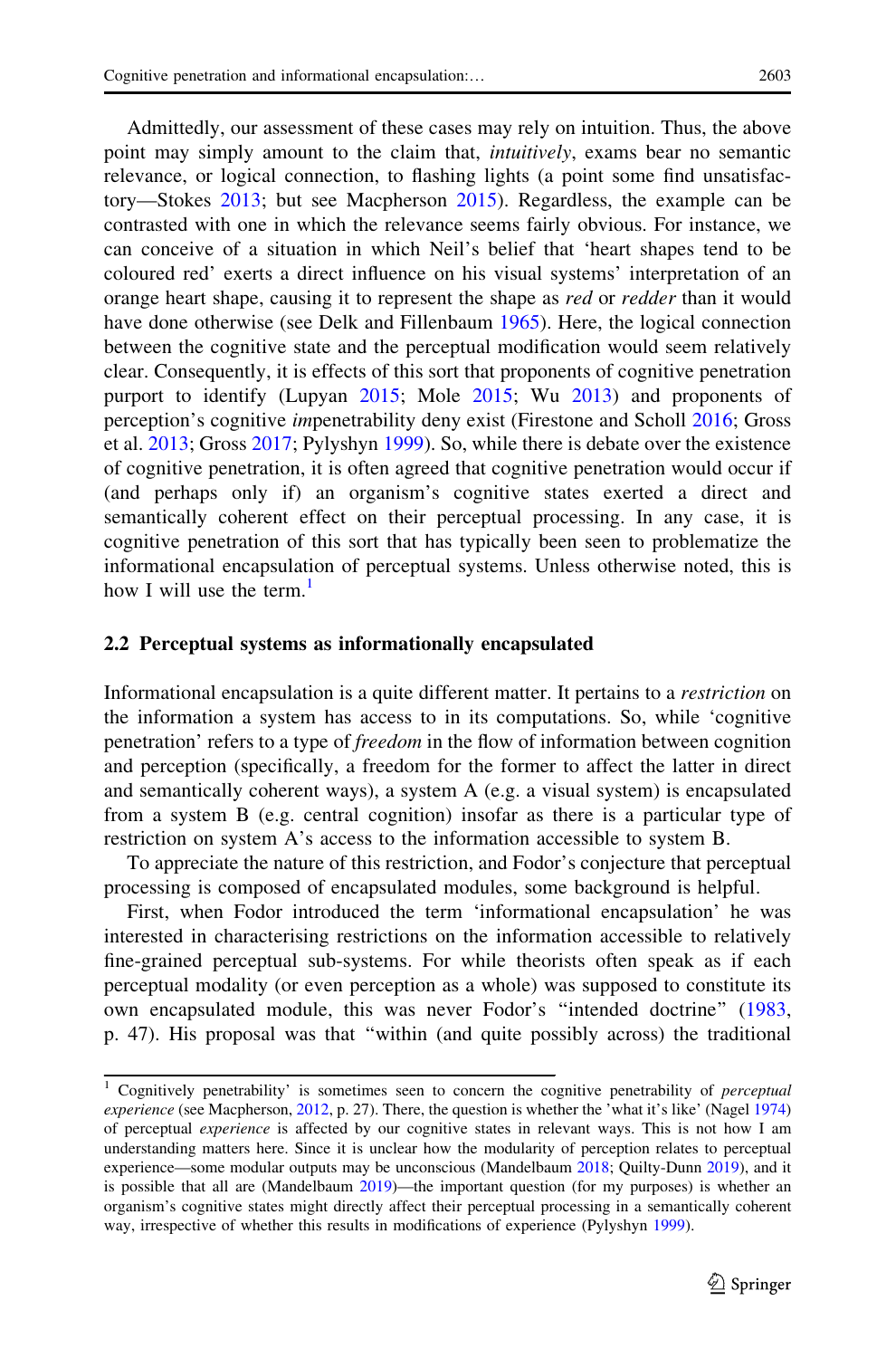modes, there are highly specialised computational mechanisms'' where the ''specialization of these mechanisms consists in restrictions on the information they can access'' (ibid.). For Fodor, it was these specialised mechanisms that were the modular systems of human perception (p. 48) and whose encapsulation he was trying to capture. To say that perceptual ''input'' systems are encapsulated and modular was, thus, to say that perceptual processing is (entirely) composed of such mechanisms, where each mechanism is relevantly restricted in its access to information.<sup>2</sup>

Second, Fodor was working on the assumption that sensory inputs underdetermine the eventual analyses of perception (Fodor and Pylyshyn [1981](#page-19-0); cf. Helmholtz [1876\)](#page-19-0). While this has not gone unchallenged (Gibson [1979\)](#page-19-0), it remains a basic tenet of mainstream perception science (see Palmer [1999](#page-20-0); Rescorla [2015](#page-20-0)). And, as Fodor was keen to note, it implies that the aforementioned perceptual mechanisms engage in a form of ''non-demonstrative inference'' [\(1983](#page-19-0), p. 68). Why? Because if sensory inputs systematically underdetermine perceptual outputs, the non-accidental reliability, accuracy and utility of these outputs would seem to depend on the relevant perceptual systems making some kind of informed prediction about the causes of their inputs. In this respect, each of the perceptual mechanisms in question was deemed a ''computational mechanism that projects and confirms a certain class of hypotheses on the basis of a certain body of data" (ibid.).

This is now common ground among Fodor and his opponents (at least those with whom we are engaging). But notice: the 'body of data' that informs these perceptual analyses could always be more or less unbounded. In principle, it could include all things known or believed by the organism and its other psychological systems (see Bruner and Postman [1949](#page-19-0); Halle and Stevens [1962\)](#page-19-0). Thus, it is conceivable that a visual system would infer shape from shading on the basis of (e.g.) the organism's explicit belief that 'light tends to come from above' (Brown and Friston [2012;](#page-18-0) Clark [2015,](#page-19-0) pp. 85–86), or even their beliefs about weather and astrology (Fodor [1983,](#page-19-0) p. 64).

Fodor conjectured otherwise. He proposed that the 'body of data' that is accessible to each of the specialised mechanisms in question, and (thus) used by these when interpreting their inputs, happens to ''include, in the general case, considerably less than the organism may know" ([1983,](#page-19-0) p. 69). In each case, it is restricted to an architecturally prescribed 'proprietary database' that is dedicated to that mechanism's operations and (typically) that mechanism's operations alone (Fodor [1985,](#page-19-0) p. 3). In this respect, a system A qualifies as 'informationally encapsulated' from a system B, insofar as the information it has access to is limited to that which is located inside its proprietary database, and to the extent that this proprietary database fails to include information that is accessible to system B. According to Fodor, perceptual processing is notable in that it is (entirely)

 $2$  This is not to deny that perception as a whole may still qualifies as a unified system by some legitimate criterion, even if it doesn't count as a single system by virtue of its constituting a single module, with similar points applying to individual sense modalities. The present treatment takes no stand on these issues. To say that 'perceptual systems are modular' I simply mean to maintain that perceptual processing is entirely composed of modular systems.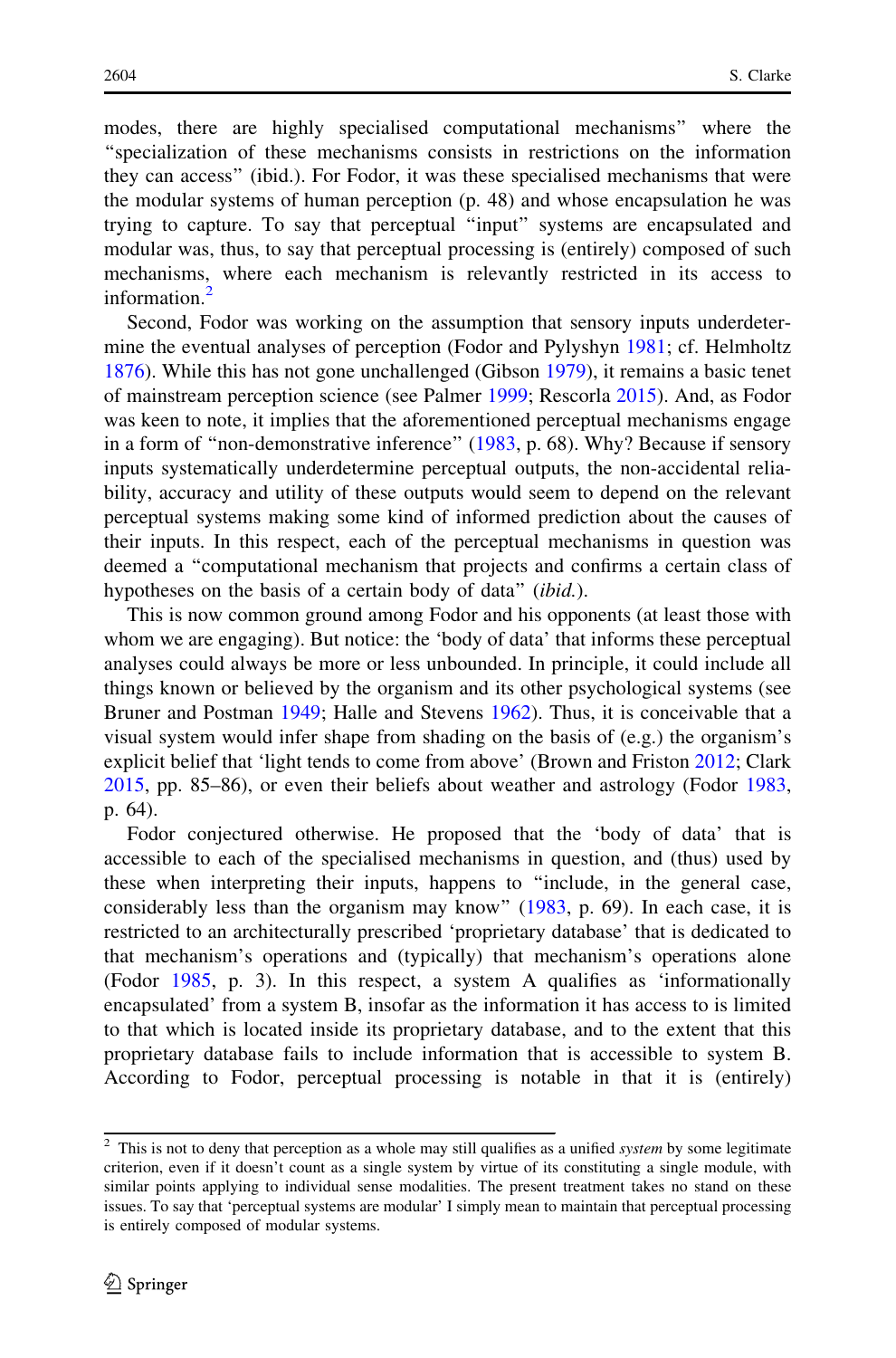<span id="page-6-0"></span>composed of modules that are encapsulated from the system(s) of central cognition in this respect. $3$ 

The Muller-Lyer illusion is often used to illustrate this suggestion (see Fig. [1\)](#page-7-0). Here, two lines are identical in length. But this is not how they appear. Typically, if you ask someone (or, perhaps, someone who has been raised in a 'carpentered environment': Segall et al. [1963\)](#page-20-0), they will report that the bottom line (the one with arrows pointing inwards) looks longer than the top line. While there is disagreement as to precisely why this should be (contrast: Day [1988](#page-19-0); Gregory [1997](#page-19-0); Sekuler and Erlebacher [1971\)](#page-20-0) things continue to appear this way even when the perceiver knows that this is not so. So, even when the perceiver gets out their tape measure and confirms that the lines are identical in length (and even reflects on this fact) the illusory percept persists.

Fodor's conjecture, that perceptual processing is composed of informationally encapsulated modules, makes easy sense of this. $4^{\circ}$  On this view, the un-interpreted light hitting the retina underdetermines the length of the lines; it is consistent with the lines having an equal length (after all, they do), but it is also compatible with the bottom line being longer (and, say, further away) than the top line (Gregory [1997\)](#page-19-0). As such, the relevant visual module, tasked with estimating line length, must estimate which of these possible interpretations is most likely. But assuming that it is informationally encapsulated the module can only draw on information stored within its proprietary database to inform its estimation. And, on the conjecture that it is encapsulated from central cognition, this proprietary database fails to include the beliefs and expectations of the perceiver, including those concerning the lines' lengths. As such, it is unsurprising that knowing the lines to be of equal length has no (apparent) bearing on the way they are perceived to be.

#### 2.3 Encapsulation despite cognitive penetration?

Having introduced my terms, it may seem inevitable that cognitive penetration would be problematic for proponents of Fodorian modularity. For them, perceptual processing is composed of nothing but encapsulated modules, where these modules interpret their inputs on the basis of prescribed proprietary databases that fail to include cognitive information (e.g. the organism's beliefs, intentions and expectations). In this respect, they are impervious to cognition. But, if cognitive penetration occurs, then cognitive states exert direct and semantically coherent effects on perceptual processing. Many proceed as if this would refute the hypothesis that perceptual processing is composed of nothing but encapsulated modules (e.g. Wu [2017](#page-21-0)); that, at best, we would be left with ''scattered islands of modularity'' (Prinz [2006,](#page-20-0) p. 22).

<sup>&</sup>lt;sup>3</sup> Strictly, this allows for degrees of encapsulation. I will keep matters simple by assuming that perceptual systems are only 'encapsulated' from cognition if their proprietary databases fail to include any cognitive information whatsoever. This is often assumed. Allowing perceptual systems some access to cognition would only strengthen my case.

<sup>&</sup>lt;sup>4</sup> This example is widely discussed, and Fodor's interpretation is controversial (Prinz [2006](#page-20-0)). I am simply using the example to illustrate the Fodorian hypothesis.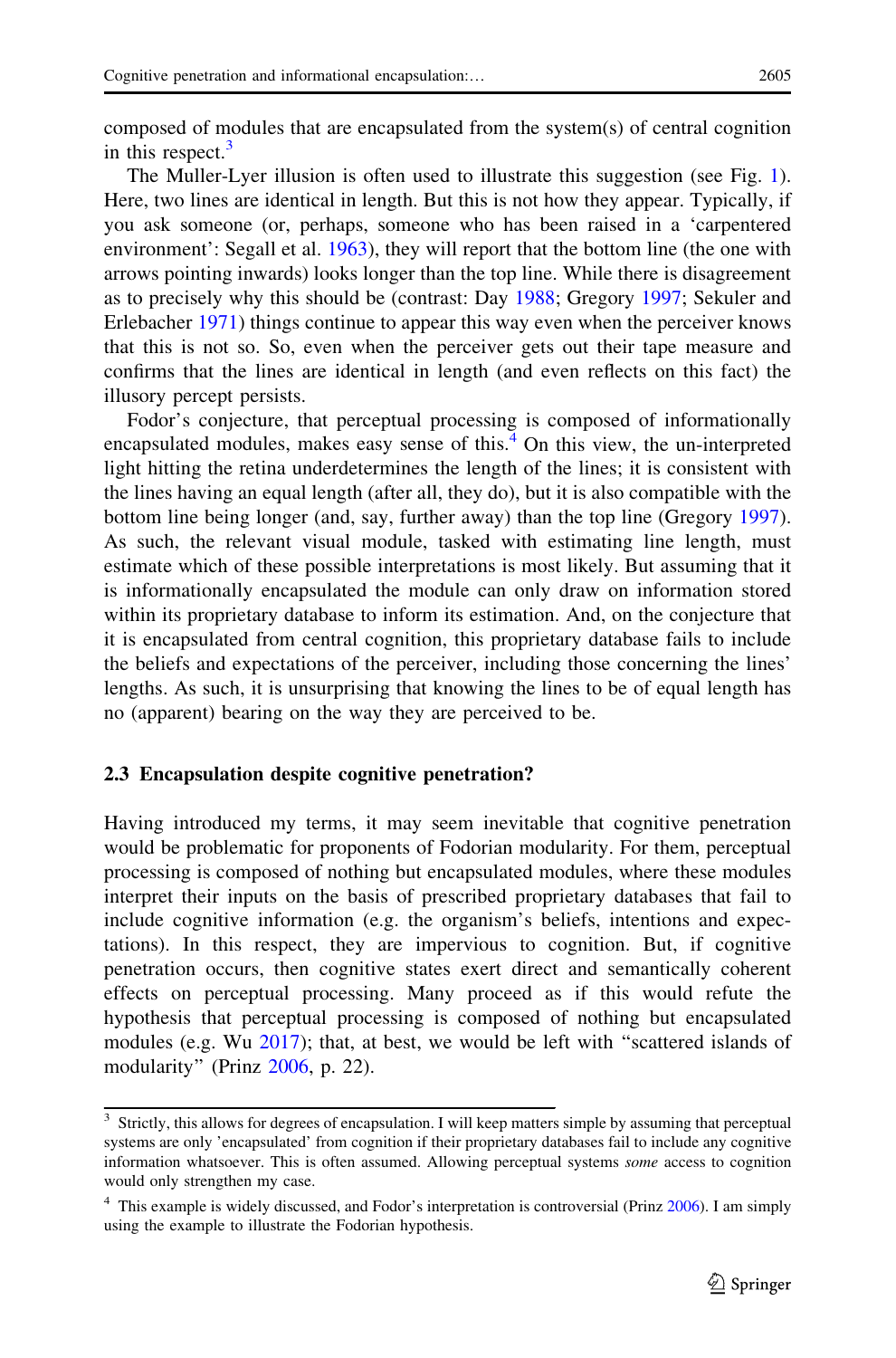#### <span id="page-7-0"></span>Fig. 1 The Muller-Lyer illusion



This is a mistake. Admittedly, there is an obvious way in which cognitive penetration might occur that would refute the view that perception is composed of nothing but encapsulated modules: If such systems were to access cognitive states and were to draw on these when interpreting their inputs, they would be systematically affected by cognition in direct and (let us suppose) semantically coherent ways. Thus construed, cognitive penetration would, indeed, call into question the suggestion that perceptual processing is composed of nothing but encapsulated modules, since it would amount to finding that cognitive states enter into the bodies of information that inform (certain) perceptual processes in their inferential analyses. This is just one possibility, however. And, as it so happens, there are other ways in which cognitive penetration could occur. At least one of these would be completely irrelevant to the view that perceptual processing is entirely composed of encapsulated modules, no matter how pervasive it might be.

To illustrate, recall that perceptual processing could comprise nothing but encapsulated modules without each sensory modality constituting a single encapsulated module (something which was never actually Fodor's ''intended doctrine''). It could involve each sensory modality comprising a hierarchy of encapsulated modules. This is intelligible because (as we have seen) each module's encapsulation pertains to a restriction on the proprietary database that informs it in the interpretation of its inputs. So, provided that modules within a hierarchy could be identified as perceptual [by appeal to, say, function (see Marr [1982\)](#page-20-0)] and each mechanism within each hierarchy continued to process its inputs on the basis of its own proprietary database (and this alone), the sensory modality would comprise nothing but encapsulated modules, even if the outputs of modules at one level were taken as inputs by modules at the next level of processing.

On a picture of this sort, we could allow that the outputs of a module, located at one level in the hierarchy, be modified by some cognitive process, or even supplemented by the cognitive states of the organism, before serving as inputs to the modules located at higher levels in the hierarchy. Provided that this simply occurred at the joints between modules, and did not add to the bodies of information guiding these systems in the interpretation of their inputs, it would leave the encapsulation of each module intact (i.e. it would not bear on the claim that each module's inputs be processed on the basis of a prescribed body of information—a proprietary database—that fails to include cognitive information outside of the system). But since these effects would occur within a functionally defined perceptual hierarchy (and would, presumably, lead to downstream effects of a semantically coherent nature) it would be accurate to speak of perception being cognitively penetrated.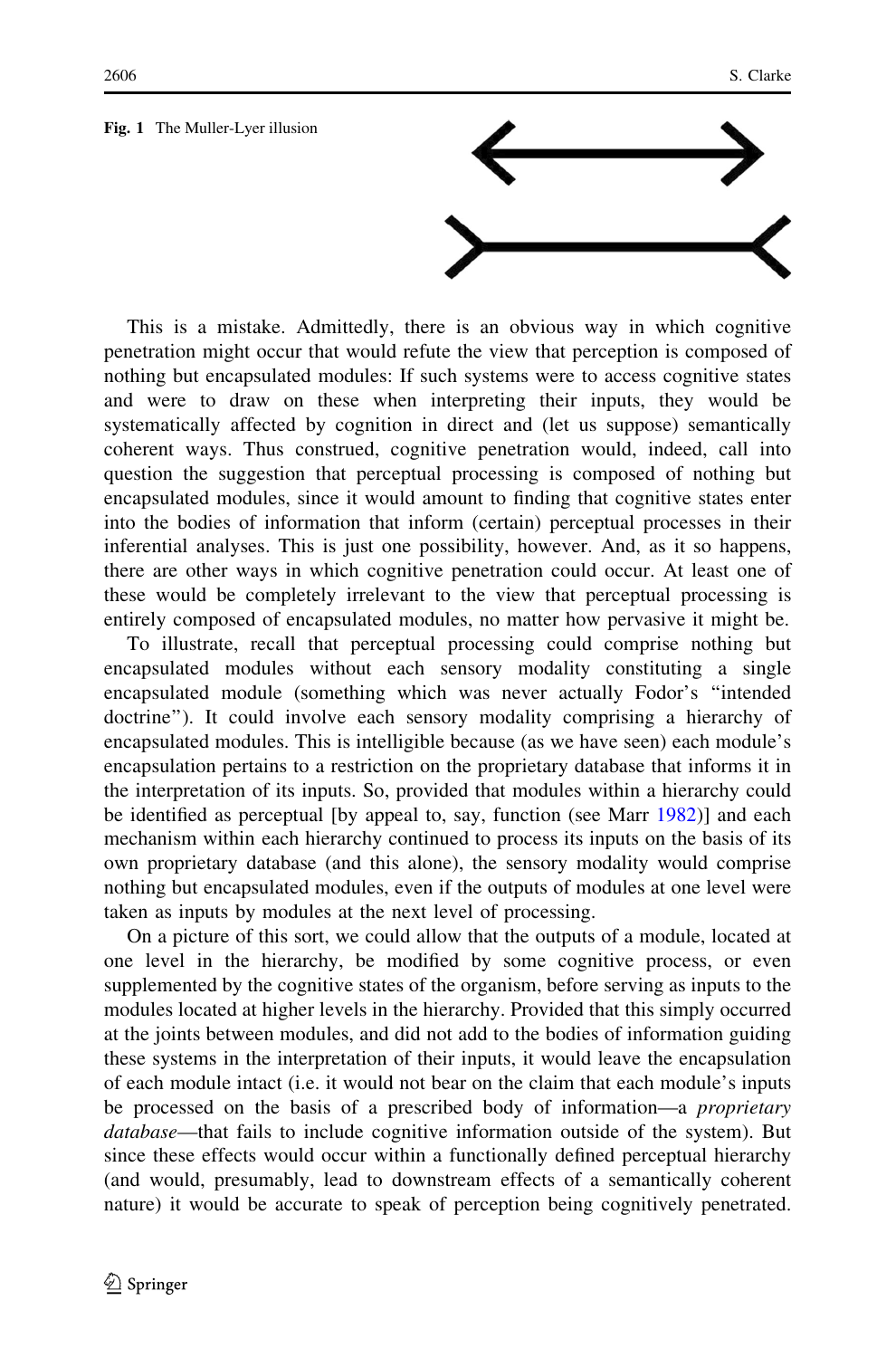Thus, cognitive penetration of this sort would be perfectly consistent with perception comprising nothing but encapsulated modules, no matter how pervasive it might be.

One might object that a cognitive state's supplementing or modifying the inputs to a module would, strictly speaking, amount to the cognitive state becoming accessible to a module, and (thus) part of its proprietary database. As such, one might worry that cognitive penetration of the aforementioned sort would still violate the encapsulation of (at least some) perceptual modules. This would be a mistake. Inputs and proprietary databases are functionally distinct. The inputs to a module are the ever-changing states (prototypically derived from sensory organs) that the module functions to analyse, while its proprietary database is (by hypothesis) the fixed body of information which informs its analyses. Since the aforementioned type of cognitive penetration simply involves a modification or supplementation of the already changeable inputs to our perceptual modules, it is irrelevant to the claim that modules are restricted to analysing such inputs on the basis of prescribed bodies of information (proprietary databases) which fail to include the cognitive states of the organism.

One might respond that cognitive penetration of this sort still implies unencapsulated computational steps in the perceptual process. This might seem inevitable because the input–output function of the modification/supplementation computation (occurring at the joints between modules) is still mediated by access to cognitive information located outside of perception. But notice: this would only be true insofar as it would be apt to view these modifications/supplementations as perceptual computations. And, in at least certain cases, this would plainly be inappropriate. For example: much has been made of the apparent fact that the intentional formation of a mental image involves cognitive influences on our perceptual machinery (see  $\S3$ ). However, a key reason why this has intrigued philosophers and cognitive scientists is the manifest fact that intentionally forming and manipulating mental images seems not to be a perceptual process. Rather, it appears to be a kind of imagistic thought or cognition. So, provided that the modification or supplementation of modular outputs was like this (i.e. a *non*perceptual, cognitive process) and such influences failed to impact our perceptual processes except by modifying/supplementing the representations being passed between encapsulated modules in a hierarchy of the above sort, effects of this sort would fail to put pressure on the suggestion that every perceptual computation is carried out by an informationally encapsulated module. In this respect, perceptual processing could remain an entirely modular affair, involving nothing more than computations performed by informationally encapsulated modules, despite pervasive cognitive penetration.

Those sympathetic to Fodorian modularity have done much to obscure this point. Leading advocates of this and related suggestions (Firestone and Scholl [2016,](#page-19-0) p. 4; cf. Fodor [1983,](#page-19-0) p. 47) have often spoken as if there is a single module corresponding to each Aristotelian sense (thus: a single visual module with a dedicated proprietary database, a single auditory module with a dedicated proprietary database, and so forth) plus or minus one for speech perception. This invites an equivocation between the claim that a sensory modality, like vision, is cognitively impenetrable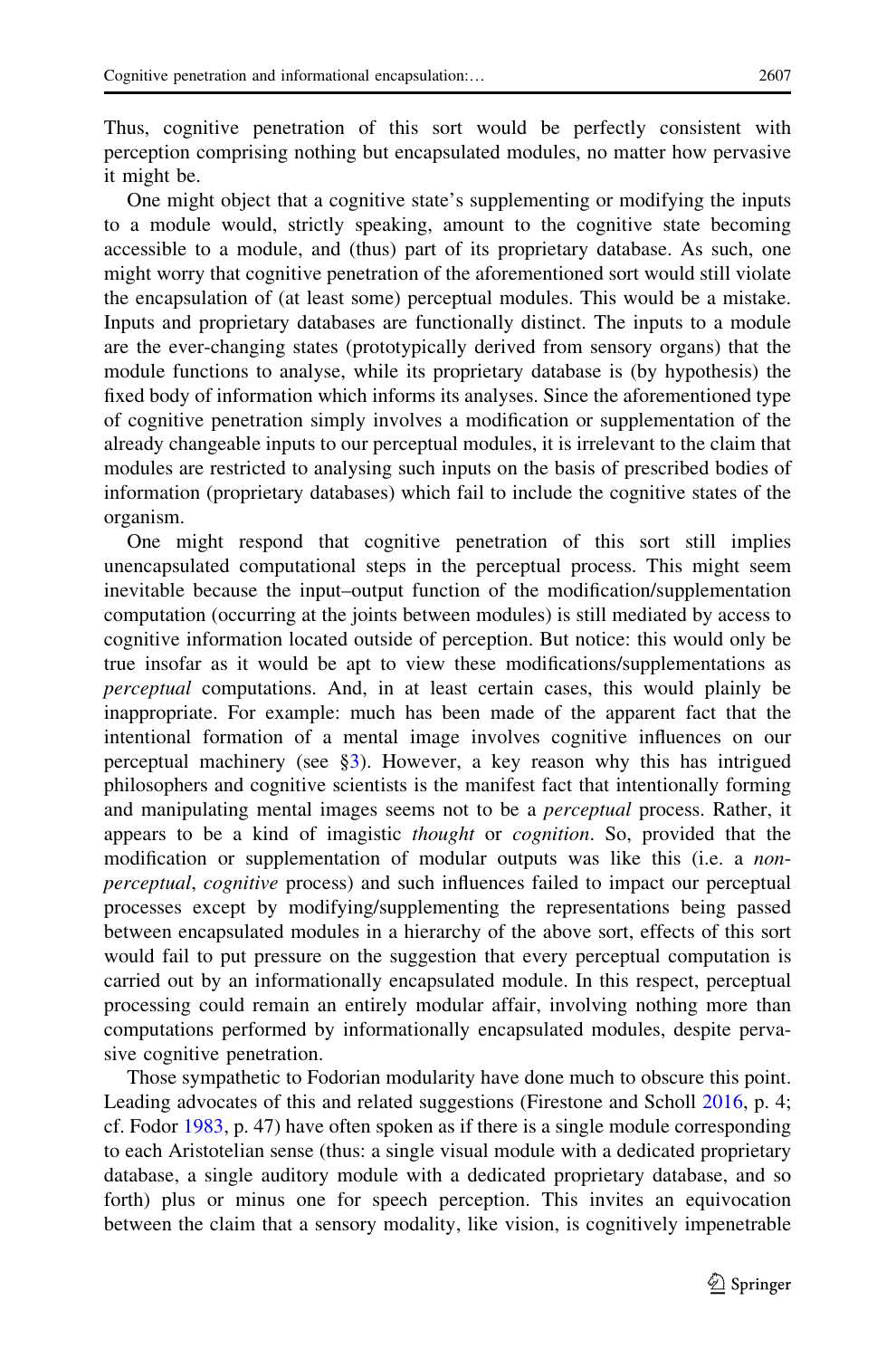<span id="page-9-0"></span>and the claim that a given module or computation sub-serving this modality is cognitively impenetrable. But, given the above, we should recognise that this is a mistake: it is only the latter claim that the encapsulation of each perceptual computation implies or requires.

Fodor should have acknowledged this. His exemplar of a modular process was speech perception [\(1983](#page-19-0), p. 64). For him, the modules of speech perception were encapsulated from both central cognition *and* the sensory modules realising vision, audition, and so forth. But this did not involve them receiving inputs from private sensory transducers. Rather, the suggestion was that the initial stages of speech perception take as inputs the outputs of prescribed sensory modules—e.g. visual and auditory modules (McGurk and McDonald [1976\)](#page-20-0)—and process these on the basis of their own proprietary databases (see Liberman et al. [1967,](#page-19-0) who Fodor cites with approval; see also Liberman and Mattingly [1985,](#page-19-0) who cite Fodor with approval). So, while it is often suggested that sense modalities, like vision, might each constitute individual modules, we should accept as conceivable the suggestion that perception (within a given modality) be subserved by a hierarchy of fully-encapsulated modules, allowing that a subset of these provide inputs to other modules in the hierarchy (and, ultimately, central cognition). On this view, these inputs could be modified by the organism's cognitive processing, or even supplemented by the organism's cognitive states, at the points where representations pass between modules in the hierarchy, resulting in direct and semantically coherent effects of cognition on perception. But this would not compromise the suggestion that each of these modules be completely encapsulated from all others, and it would not compromise the suggestion that every perceptual computation be carried out by an encapsulated module. So, in short: cognitive penetration of this sort would be perfectly consistent with the conjecture that perceptual processing is an entirely modular affair.

## 2.4 Does this change the subject?

Cognitive penetration of the above sort is consistent with the informational encapsulation of each and every perceptual mechanism and each and every perceptual computation. It is, thus, consistent with perceptual processing remaining an entirely modular affair. In spite of this, some might object that, in reconciling these phenomena, I have left the modularity hypothesis without the significance it was originally meant to have for cognitive science and the philosophy of perception. Or worse, that I have simply changed the subject.

Such a charge is, I suspect, most likely felt by those who—in objecting to the modularity of perception—were really objecting to the idea that perception as a whole, or perhaps individual perceptual modalities, constitute individual modules. But recall, this was never Fodor's ''intended doctrine'' [\(1983](#page-19-0), p. 47). And, when we examine the reasons why Fodor and other theorists were originally interested in perceptual modularity, it is non-obvious why the aforementioned proposal should undermine these.

To illustrate: an initial reason why perceptual modularity was originally expected to matter was for its ability to mark a perception-cognition border, thereby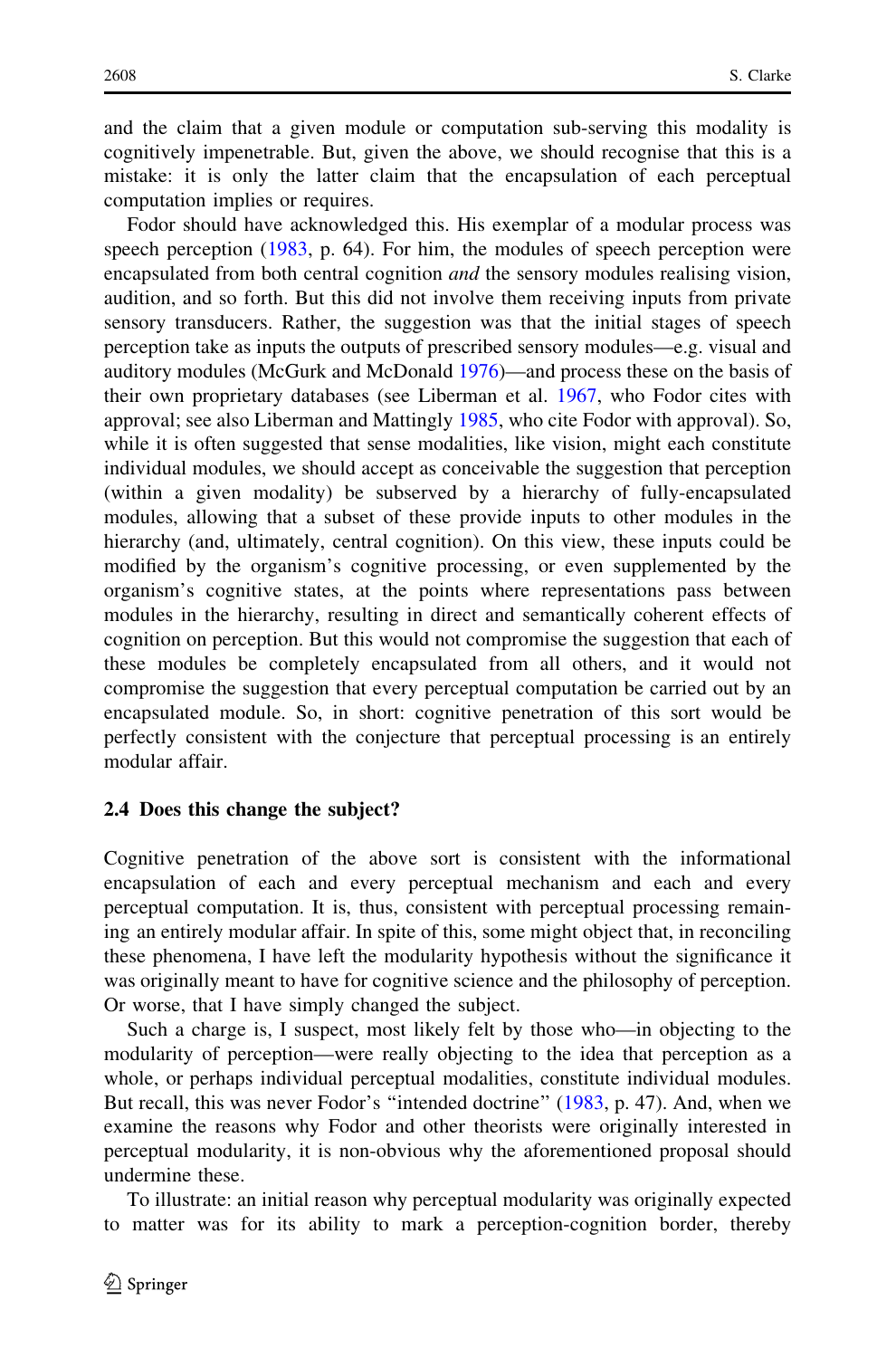vindicating a folk distinction between perception and thought (Fodor [1983,](#page-19-0) p. 70; p. 101; [1985](#page-19-0), p. 3). For Fodor, this stemmed from the suggestion that central cognition is 'isotropic' and 'Quinean'; isotropic in that anything one knows or believes can be brought to bear in central cognitive processing ([1983,](#page-19-0) p. 105) and Quinean in that central cognitive inferences are sensitive to the organism's entire web of belief (pp. 107–8). Both claims are, of course, controversial (see Lewis [1982;](#page-19-0) Mandelbaum [2016](#page-20-0); Norby [2014](#page-20-0)). But, putting them together, Fodor held that (in principle) anything one knows or believes could be recognised as relevant to their reasoning on a given matter and brought to bear as a premise therein. Since this was tantamount to saying that such reasoning does not operate on the basis of a prescribed and architecturally determined proprietary database it amounted to a rejection of central cognition's informational encapsulation. But, since cognitive penetration of the above sort leaves the claim that perceptual computations proceed on the basis of prescribed proprietary databases unscathed, it allows that perceptual modules remain encapsulated in a way that central cognition (as Fodor characterised it) is not. Thus, the proposal sketched in  $\S 2.3$  $\S 2.3$  does nothing to undermine the thought that informational encapsulation marks perception out from central cognition, as Fodor understood matters.

A second reason why the informational encapsulation of perceptual systems was originally expected to matter was for enabling perceptual processes to remain computationally tractable (Fodor [1983](#page-19-0), p. 128). Since encapsulated modules interpret their inputs on the basis of dedicated proprietary databases, they need only consider a constrained amount of information when interpreting their inputs. As such, it is relatively easy to see how these systems might sift through all of the information available to them, or organise it in a timely manner, so as to appreciate how it bears on the interpretation of their inputs. But since this (*again*) derives from these systems' operating on the basis of constrained proprietary databases—that which my proposal leaves intact—informational encapsulation would (again) seem to retain the significance it was originally expected to have.

A third reason why the modularity of perception was originally expected to matter was for its epistemic implications (Fodor [1984](#page-19-0)). From my perspective, this is a more difficult case. Cognitive penetration of the above sort does raise the worry that perceptual justification might (sometimes) be circular (Siegel [2012\)](#page-21-0) and/or liable to influence the reliability of our perceptual faculties (Lyons [2011\)](#page-20-0). Nevertheless, it would be wrong to dismiss my proposal on these grounds.

For Fodor [\(1984](#page-19-0)), informational encapsulation bore epistemic significance because it enabled perceptual modules to provide a 'theory-neutral' foundation for empirical knowledge. This was meant to derive from the fact that informationally encapsulated modules interpret their inputs on the basis of proprietary databases, free of the organism's beliefs and expectations. But this always allowed that the organism might wilfully affect the inputs these systems receive (after all, Fodor always acknowledged that a suitably motivated subject might freely avert their eyes or intentionally shift their attention). So, while cognitive penetration (of the above sort) may introduce certain kinds of epistemic worry, it is unclear that an informationally encapsulated system's operations would not remain 'theory-neutral' in much the way Fodor claimed. After all, it would leave each module's proprietary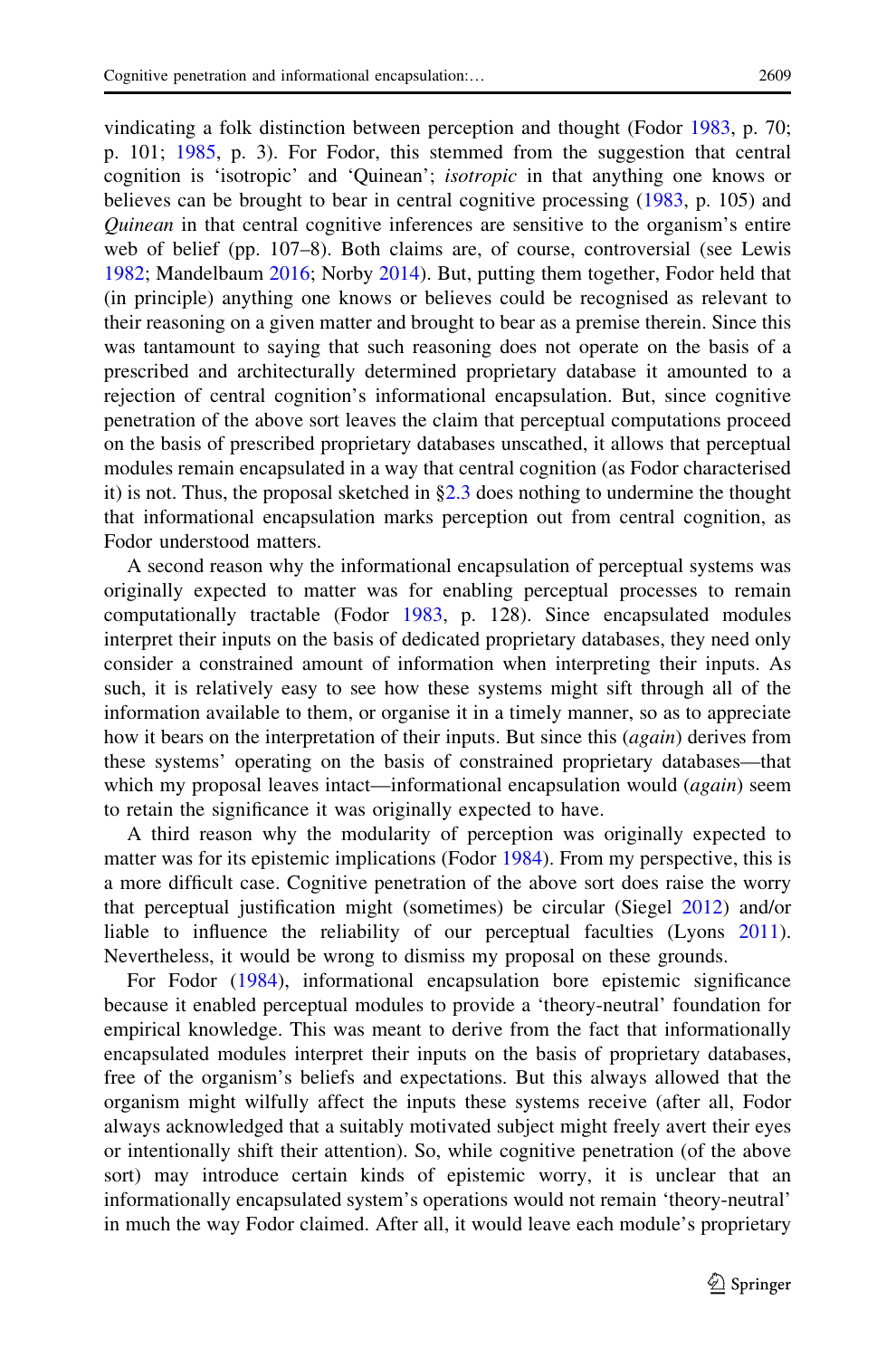<span id="page-11-0"></span>database free of background beliefs and expectations. And, while this may fall short of enabling the foundation for empirical knowledge that Fodor had intended, it could retain significant epistemic import (for instance, by constraining imagistic thought in helpful ways).

Of course, Fodor's claims about theory neutrality were always in dispute. Churchland ([1988\)](#page-19-0) was quick to object that an informationally encapsulated module would still process its inputs on the basis of a theory, and one which could be just as distorting of the facts as any other; its encapsulation would simply ensure that this theorising remain immune to certain kinds of rational revision. But note: if this is correct, it simply shows that informational encapsulation never really had the epistemic implications Fodor intended. And, once again, this would be true, irrespective of the proposal I am making.

Given disputes of this nature, contemporary proponents of perceptual modularity often distance their hypothesis that perception is modular from specific claims about perceptual epistemology (e.g. Quilty-Dunn [2020\)](#page-20-0). This is not to suggest that there are no epistemic implications of their hypothesis. It simply underscores the fact that any epistemic upshots are just this; they are *upshots* of an independent architectural proposal. Thus, we can debate the informational encapsulation of perceptual systems and, in addition, we can debate the implications this would have for the epistemology of perception. The important point (for our purposes) is that these debates are distinct. Consequently: when we examine the implications that perceptual modularity was originally expected to have when Fodor introduced his hypothesis we find little reason for thinking that the proposal sketched in §[2.3](#page-6-0) robs this of its significance, or that it simply constitutes a change of subject. Instead, we should recognise that the informational encapsulation of each and every perceptual sub-system, and each and every perceptual computation, is consistent with at least one type of cognitive penetration.

# 3 The empirical point

The preceding discussion makes a conceptual point—it proposes that, in principle, one type of cognitive penetration would be unproblematic for the encapsulation of each and every perceptual sub-system and for the claim that each and every perceptual computation is carried out by an informationally encapsulated module. But this simply charts logical space—it does not tell us anything about how human minds are actually structured. Thus, one might concede the above as a conceptual possibility but doubt that real-life cases of cognitive penetration (assuming they exist) will prove consistent with the informational encapsulation of perceptual systems/sub-systems, let alone the claim that every perceptual computation is carried out by an informationally encapsulated module.

Turning to my empirical point, I now suggest otherwise. Once we recognise the above, I propose that particularly plausible cases of cognitive penetration are both consistent with the informational encapsulation of all perceptual computations and may actually evince this.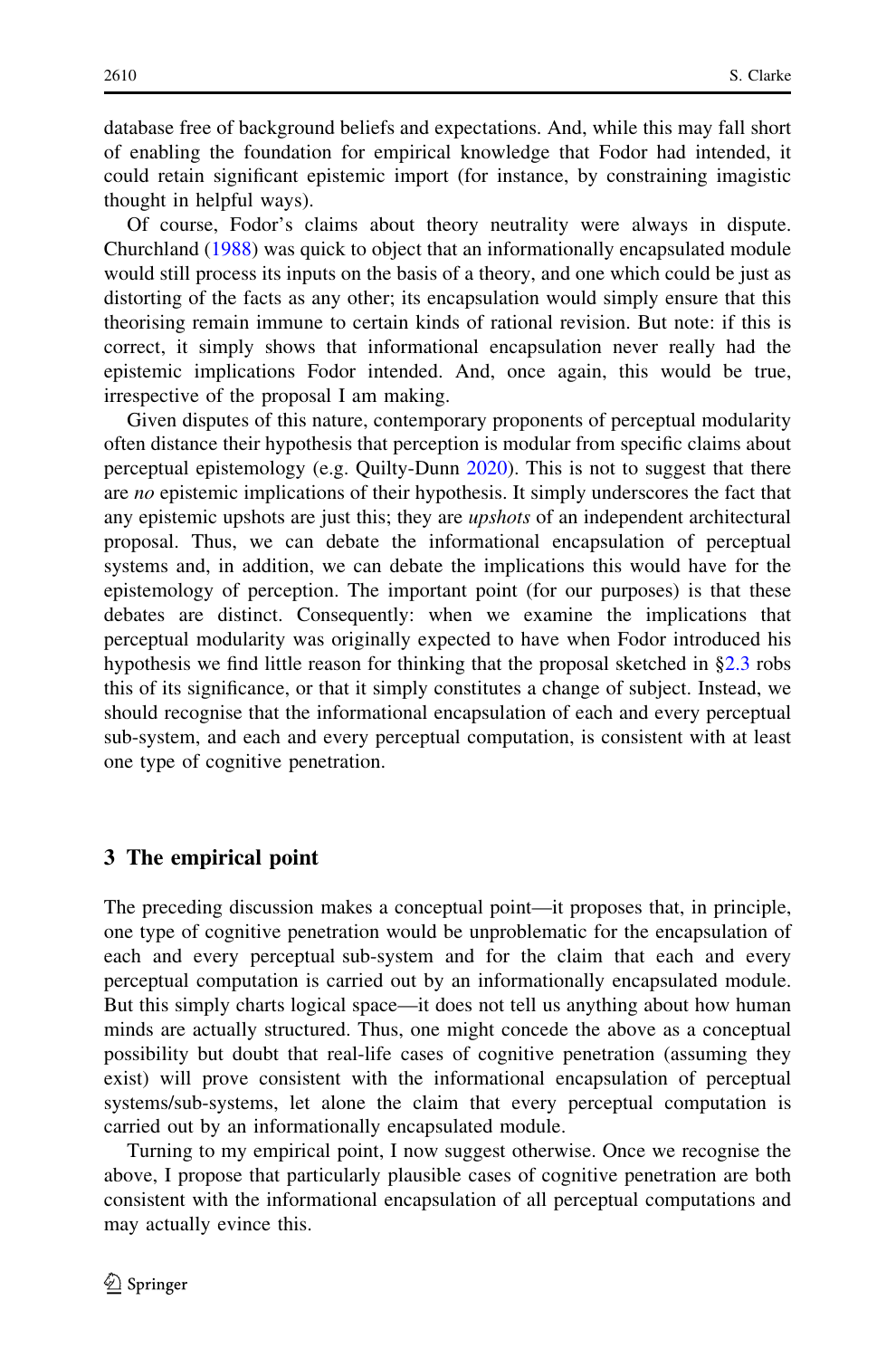<span id="page-12-0"></span>Of course, an enormous number of empirical findings have been seen (by some) to demonstrate perception's cognitive penetrability.<sup>5</sup> It is beyond the scope of this paper to consider each of these in turn. Thankfully, this will not be necessary to make my point. In recent debates, mental imagery has been seen to provide a particularly plausible illustration of perception's cognitive penetrability. For instance, in an influential critique of the modularity hypothesis, Jesse Prinz [\(2006](#page-20-0)) claims that mental imagery is ''the most obvious'' example of cognitive penetration, while Ned Block  $(2016)$  $(2016)$  has described it as "the most dramatic of the known top-down effects of cognition on perception'' (p. 21; see also: Block [2021\)](#page-18-0). This is something both theorists take to undermine or refute the informational encapsulation of perceptual systems (see also: Dijkstra et al. [2019;](#page-19-0) Howe and Carter [2016;](#page-19-0) Kosslyn et al. [2006](#page-19-0)). So: while we have already considered the possibility that cases of this sort might prove consistent with the full-blown modularity of perception, showing that these (alleged) cases of cognitive penetration are actually consistent with, and even *indicative of*, the proposal sketched in §[2.3](#page-6-0) would be a significant win for proponents of perceptual modularity. This is what I will now endeavour to show.

#### 3.1 Mental imagery

Several lines of evidence have been advanced in support of the suggestion that mental imagery involves or constitutes cognitive penetration. Some appeal to neural findings suggesting that perception and cognitively formed mental images recruit overlapping brain regions (Block [2021;](#page-18-0) Dijkstra et al. [2019](#page-19-0); Howe and Carter [2016;](#page-19-0) Kosslyn et al. [2001;](#page-19-0) Ogilvie and Carruthers [2015](#page-20-0)). Prima facie, this may lend credence to the suggestion that mental imagery can (or does) involve the cognitive hijacking of perceptual resources. But, alone, it is unconvincing. For one thing, proponents of cognitive impenetrability have long been aware of these overlapping neural regions and deemed them irrelevant on the grounds that one cannot draw straightforward conclusions about the cognitive level from findings pitched at the level of neural implementation (e.g. Pylyshyn [2002\)](#page-20-0).

Additional evidence comes from behavioural studies, however. Here, proponents of cognitive penetration find evidence that cognitively driven mental images can become integrated into perceptual processing (Block [2016](#page-18-0); Kosslyn et al. [2006](#page-19-0)). For instance, in an experiment emphasised by Block [\(2016](#page-18-0)), Brockmole et al. [\(2002](#page-18-0)) gave subjects a ''locate the missing dot task,'' requiring them to identify a single missing dot from a  $5 \times 5$  array. Previous work had shown that if a segment from these arrays (containing 12 dots) appeared briefly, within 50 ms of a second segment from the same array (containing 12 separate dots), visual processing would combine the percepts of these segments, enabling subjects to accurately locate the missing (25th) dot. However: if the second segment appeared 100 ms after the first subjects would perform poorly—since this would now exceed the timescale of

<sup>&</sup>lt;sup>5</sup> Yale's Perception and Cognition Lab lists 182 independent studies, published in 42 different journals, since 1995, purporting to do just this (see <http://perception.yale.edu/Brian/refGuides/TopDown.html>).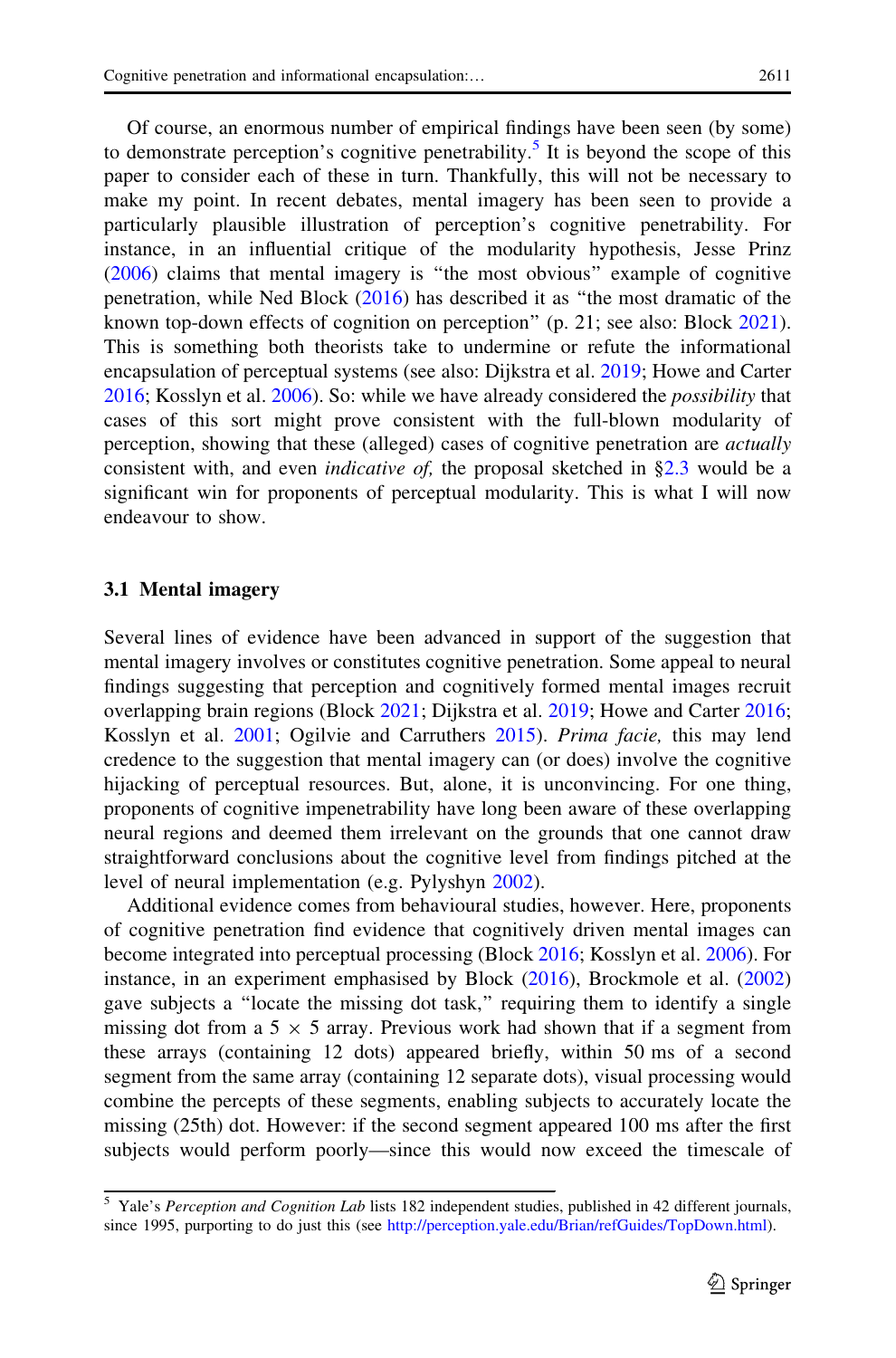visible persistence, they would rely on working memory to represent the first segment and would (consequently) only keep track of (roughly) four dots from it (see: Loftus and Irwin [1998](#page-20-0)). Amazingly, Brockmole et al. showed that, in spite of this, when the second segment appeared 1500–5000 ms after the first, and subjects were told to try and ''imagine the dots still being present after they had disappeared'' (p. 317), they would reliably identify the missing dot (almost as reliably as if all 24 dots were presented at once). This is significant for while 1500 ms is considerably longer than the 50 ms the first segment would have visibly persisted for, it is independently predicted to be the length of time it takes to construct a mental image (Kosslyn et al. [2006\)](#page-19-0). So, according to the authors of the study, this provides reason to think a mental image was constructed in light of subjects' beliefs about the task and was then combined with their percept of the second segment. As such, Block claims that these ''results demonstrate a direct content-specific effect of cognition on perception'' [\(2016](#page-18-0), p. 22). That is: a case of cognitive penetration as characterised in  $\S 2.1$ .

Of course, there remains room for doubt. For one thing, the mere fact that a percept can be combined with a mental image fails to show that these are combined within perception—after all, we think about the things we see all the time. Nevertheless, the suggestion can be bolstered. For instance, in a forthcoming book, Block appeals to a study by Pearson et al. ([2008\)](#page-20-0), examining the effects of mental imagery on binocular rivalry (see also Ogilvie and Carruthers  $2015$ ).<sup>7</sup> Here, subjects had conflicting visual patterns presented to each eye. Under normal conditions this leads to a competitive interaction. That is: one pattern becomes dominant in vision for a given period of time, after which the dominant pattern (irresistibly) flips. Pearson et al. showed that merely imagining one of the two patterns facilitated dominance during subsequent presentations (p. 982). This revealed that mental imagery had a similar effect to cases of 'weak perception', facilitating dominance in the way an imagined pattern would have had it been presented to the subject at low (but not high) luminance levels (p. 983). This is significant since the functional equivalence found here provides evidence that cognitively driven mental images interact with the same visual mechanisms as those involved in the determination of visual dominance and influence their operations in the same way as weak percepts derived from the retina. So, when considered

<sup>&</sup>lt;sup>6</sup> It is worth noting that while this would qualify as a case of cognitive penetration by the criteria laid out in [§2.1](#page-2-0), stronger characterisations of cognitive penetration may preclude this. For instance: while the (alleged) influence of cognition on perception is 'direct' in the sense that each stage in the causal process occurs internally to the organism and at a psychological level of description, it is 'indirect' in the sense that the effect of the organism's cognitive attitudes is mediated by an intermediary (though still cognitive) state (a mental image) (see Macpherson [2012](#page-20-0)). For some, this may prevent it from qualifying as a case of genuine cognitive penetration. But, however appropriate this stronger notion of 'cognitive penetration' might be, it is irrelevant to our concerns here. This is because the (alleged) threat to encapsulation stems from fact that the state in question (the mental image) exists outside of the relevant perceptual modules' proprietary databases yet seems to be influencing perceptual processing in relevant ways. It is thus, irrelevant for present purposes that it only be an intermediary state, caused by the organism's cognitive attitudes, causing the perceptual modification in question (as opposed to, say, a belief of the organism).

<sup>7</sup> Block's book is still in progress and it is possible that his thoughts on these matters will continue to develop. I am, thus, extremely grateful to him for allowing me to discuss these matters here.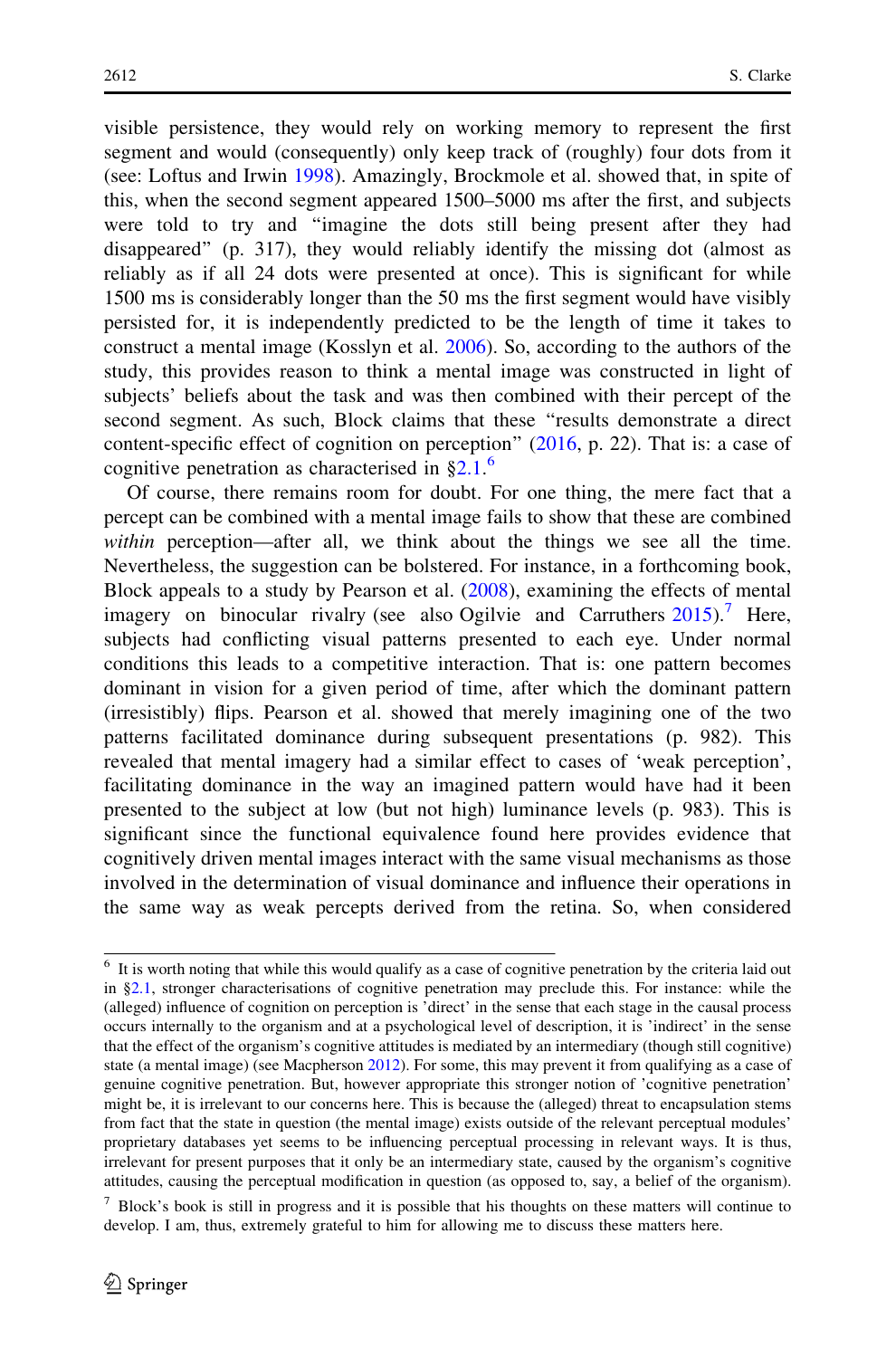alongside the Brockmole et al. study (mentioned above), these findings provide grounds for thinking that mental images enter into genuine perceptual processing, modulating high-level visual functions, thereby supporting the view that mental imagery can (or does) constitute cognitive penetration.<sup>8</sup>

Now, let us suppose this is so, if only for the sake of argument. My concern is how this should bear on the hypothesis that perception is modular. Block ([2021\)](#page-18-0), Prinz ([2006](#page-20-0)) and others (Firestone and Scholl [2016;](#page-19-0) Ogilvie and Carruthers [2015;](#page-20-0) Pylyshyn [2002;](#page-20-0) Robbins [2009](#page-20-0)) speak as if it would problematize—or even refute—the view. But, given the conclusions of  $\S2$ , this seems to be a mistake. Any cognitive penetration involved here is, in fact, consistent with the informational encapsulation of each and every perceptual sub-system and would even seem to indicate as much.

To illustrate, note that Brockmole et al. take their findings to vindicate the hypothesis that mental images and visual percepts are combined in a 'visual buffer' (p. 329). The visual buffer is a hypothesised functional space onto which mid-level percepts and mental images can be projected and maintained (Kosslyn [1980\)](#page-19-0). Once on the buffer these representations are treated equivalently by subsequent processing (e.g. high-level perceptual systems involved in the determination of visual dominance).

Importantly, this is meant to explain how mental images and percepts can become integrated within the perceptual hierarchy, despite the processes involved relying on independent bodies of information and requiring functional independence in their operations (see Kosslyn  $1980$ , ch. 2). But, given  $\S 2.3$  $\S 2.3$ , this renders the above findings consistent with the full-blown encapsulation of each and every perceptual computation. Since the visual buffer is effectively a joint between functionally independent systems in the visual hierarchy (housing the outputs of *independently* posited low/mid-level visual systems, before these get taken as inputs by independently posited high-level systems [see Marr ([1982\)](#page-20-0), and, indeed, Prinz [\(2012](#page-20-0))] the integration of percepts and mental images here leaves untouched the idea that every perceptual computation produces its output on the basis of a prescribed proprietary database which fails to include cognitive information. So, even if the integration of mental images and percepts on a visual buffer constitutes genuine cognitive penetration, it is not obvious why this threatens the informational encapsulation of each and every perceptual sub-system/computation in the human mind. It is, thus, consistent with perceptual processing remaining an entirely modular affair.

Pearson et al.'s findings support this contention. Recall: the reason why they indicate that mental imagery becomes integrated with perception in perception is

<sup>8</sup> The suggestion that Pearson et al.'s [\(2008](#page-20-0)) bolsters Block's ([2016\)](#page-18-0) suggestion that Brockmole et al.'s ([2002\)](#page-18-0) evinces cognitive penetration, mediated by mental imagery, is not to deny important differences between these studies. Brockmole et al.'s findings involve cognitive penetration insofar as a (cognitively driven) mental image is superimposed on a percept within the perceptual hierarchy. The conjecture that Pearson et al.'s findings evince cognitive penetration does not turn on any such superimposition—it simply turns on the suggestion that the mental image is influencing a perceptual process (the determination of visual dominance) in relevant ways.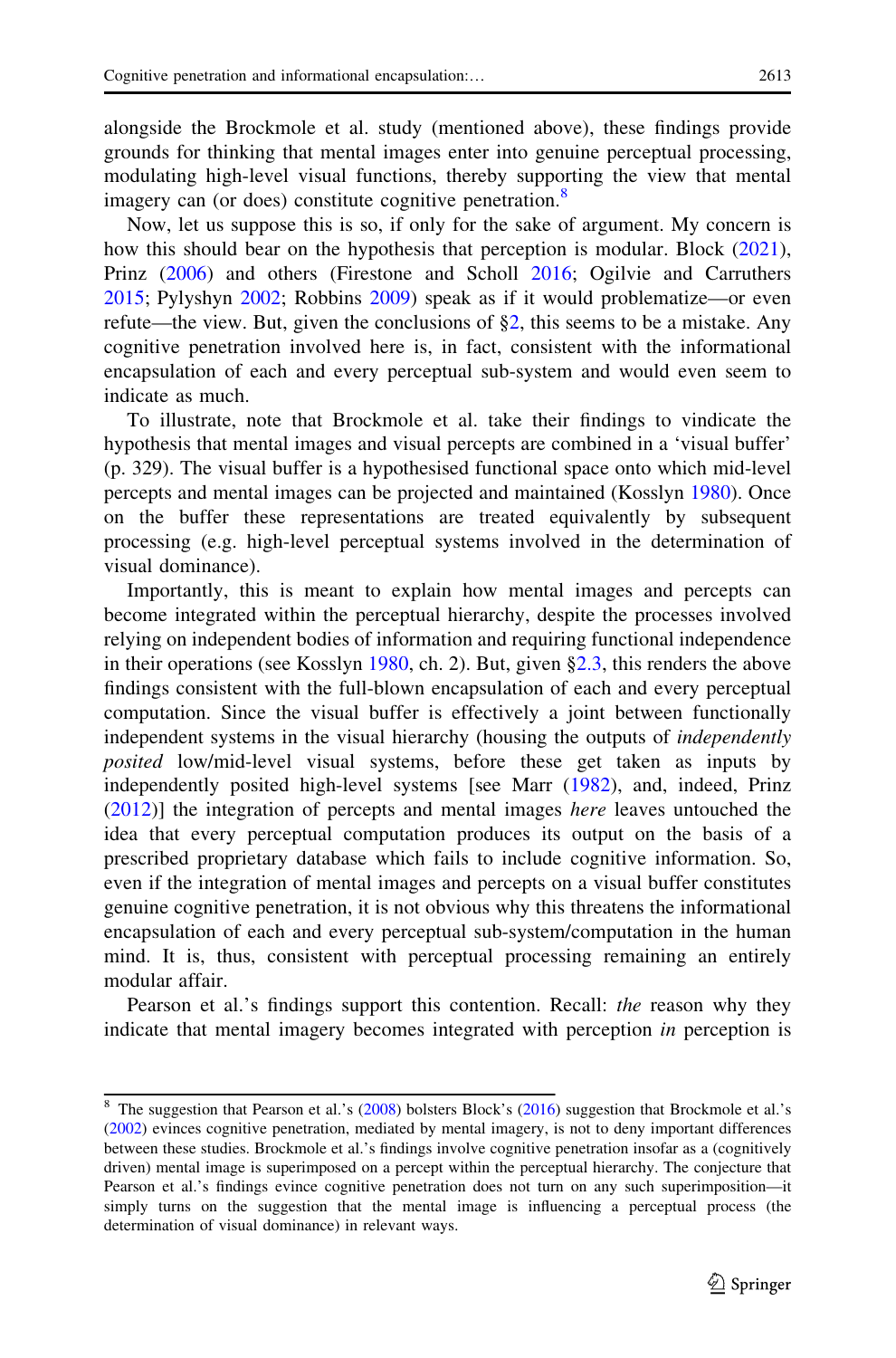that they purport to reveal the functional equivalence of mental imagery and cases of actual perception (specifically, cases of 'weak perception' in the determination of visual dominance). Pending a better explanation, this suggests that mental imagery interacts with the same perceptual mechanisms as genuine percepts when perceptual dominance is being determined. But note: when it is a fully formed percept (derived from the retina) that is interacting with these mechanisms, it would be uncontroversial to suppose that the percept (or some representational precursor) is simply serving as an input to the relevant sub-system (after all, it is derived from the retina). So, to the extent that mental images are processed in a functionally equivalent manner (i.e. the datum that supports their influencing perception proper) we should take this to be evidence that, in mental imagery, mental images are simply serving as inputs to the relevant mechanism(s) in much the same way (if they were not, we would expect to find functional differences between the cases and the argument for cognitive penetration would not go through). But this leaves Pearson et al.'s findings consistent with the informational encapsulation of all perceptual mechanisms involved, even if we grant that cognitive penetration is genuinely occurring. Since the mental images in question simply form inputs to the relevant sub-systems determining dominance, and do not bear on the scope of their proprietary databases, these findings leave the encapsulation of these sub-systems intact, in line with the proposal sketched in [§2](#page-2-0).

This seems to be more than a bare possibility. If a functional space, like the visual buffer, is *the place* where mental imagery becomes integrated into perceptual processing [as the aforementioned studies are meant to evince (see also: Kosslyn et al. [2006\)](#page-19-0)], then we should want to know what it is that ensures that mental images are projected onto the visual buffer and not other locations in the perceptual hierarchy. Here, a natural and (by the modularist's lights) independently motivated suggestion is that it is the relevant systems' informational encapsulation that ensures this. On this view, the relevant perceptual modules (those producing outputs on the buffer, and those taking the contents of the buffer as input) process their inputs (derived from the retina, visual buffer or wherever) on the basis of architecturally prescribed proprietary databases that prevent the admission of mental images (created on the fly) or cognitive states that lead to their creation. Consequently, there is simply nowhere else for the mental image to slot into, and thereby penetrate, perceptual processing, other than at the joints between modules (e.g. the visual buffer). Pending a better explanation, these considerations suggest that the above findings are not only consistent with the informational encapsulation of every perceptual sub-system but are indicative of this.

Opponents might respond by denying the existence of a visual buffer, as Kosslyn and others conceive of it. Instead, they might propose that mental images (or the cognitive states driving their production) enter into the bodies of information that guide our perceptual computations in the interpretation of their inputs, rather than just supplementing or modifying their inputs. However, it is the hypothesis that there is a visual buffer, onto which mental images are projected, that the aforementioned studies (cited by my opponents) are designed to test and evince. Indeed, the argument for cognitive penetration based on these studies relies on this. After all, in the Pearson et al. study discussed above, it is the functional equivalence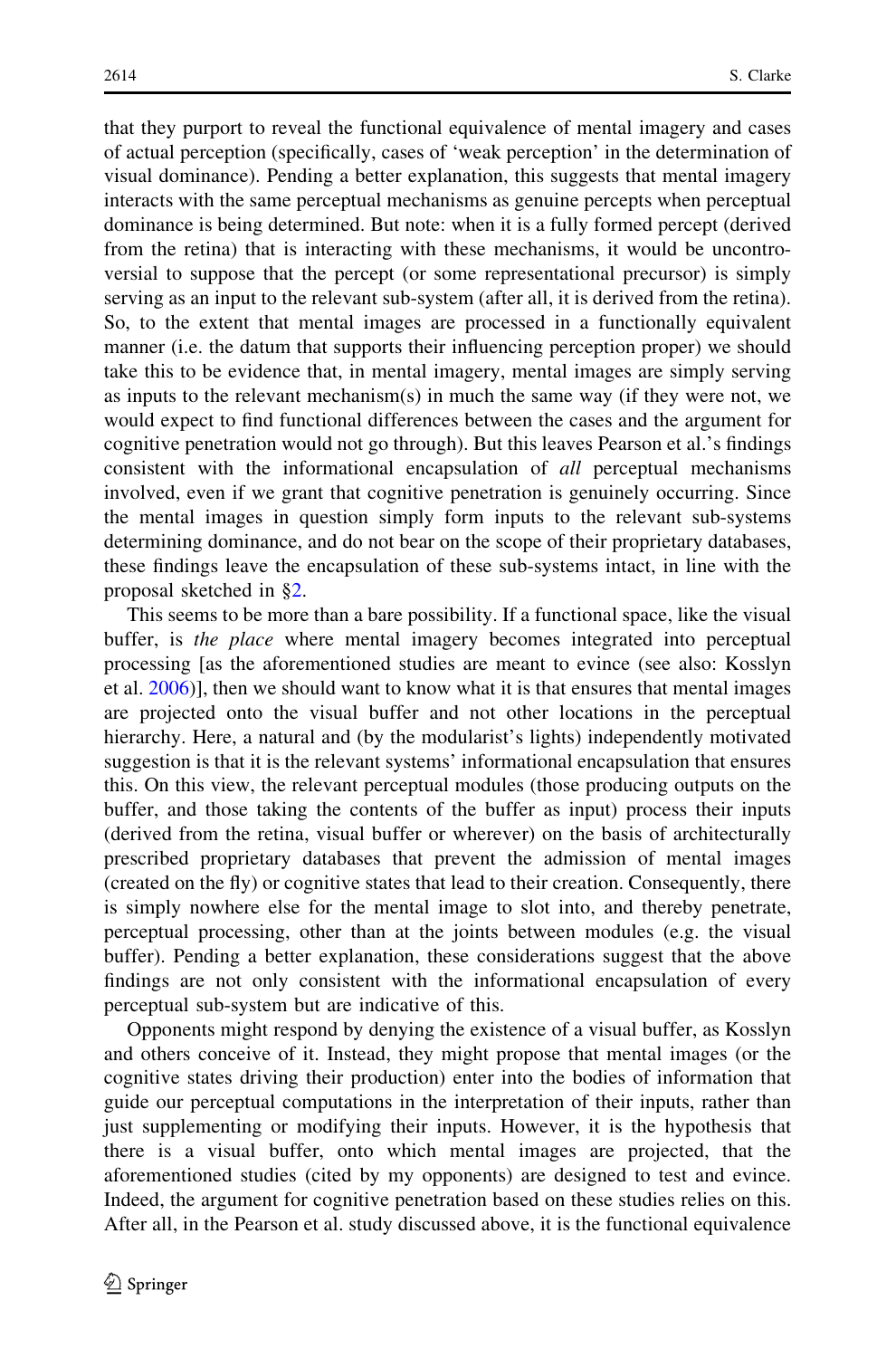<span id="page-16-0"></span>of mental imagery and weak perception that indicates that mental imagery is modulating genuine perceptual processing. But, as we have just seen, this implies that mental imagery merely forms an input to the affected sub-system(s), just as the visual buffer hypothesis predicts.

A more promising response may involve finding independently motivated explanations for integration on the visual buffer that do not appeal to the informational encapsulation of the relevant perceptual systems. Quite what these explanations might be remains unclear, however. Opponents of informational encapsulation have provided many reasons why unencapsulated processes might appear encapsulated, and uninfluenced by background knowledge of some variety, despite possessing access to this information. However, standard explanations of this sort seem irrelevant here. For instance: in response to the (apparent) judgement independence of the Muller-Lyer illusion (see  $\S 2.2$  $\S 2.2$ ), opponents of perceptual encapsulation might claim that this simply reflects the fact that bottom-up sensory processing trumps top-down predictions within the perceptual hierarchy (Prinz [2006\)](#page-20-0), or that it merely reflects the sluggish speed at which cognitive influences occur (Nicholas Shea, pers. comm.). But neither of these proposals explicate the phenomena currently under discussion. In binocular rivalry and perceptual integration, the mental image has (allegedly) already entered into perceptual processing when it elicits an effect on visual processing, and an appeal to encapsulation accommodates (and, as we have seen, elucidates) this. Thus, the speed at which it enters into perceptual processing is irrelevant. Moreover, it is not the case that the cognitive effect is being trumped by bottom-up visual processing since (by hypothesis) the mental image—once formed—is being integrated into bottom-up visual processing and treated 'equivalently' to it. So, pending a better (and so-far lacking) explanation, alleged cases of cognitive penetration mediated by mental imagery could actually seem to indicate that perceptual sub-systems are informationally encapsulated modules.

## 3.2 Critiquing the view

We have considered cases of mental imagery which have been seen to provide particularly plausible examples of cognitive penetration. But any cognitive penetration they involve seems to be both consistent with, and even indicative of, a view on which perception is entirely composed of informationally encapsulated modules, and on which every perceptual computation is encapsulated from central cognition. I say this because the (alleged) penetration simply concerns a cognitive (non-perceptual) process (the formation of a mental image) supplementing or modifying representations at non-arbitrary points in the perceptual hierarchy [specifically, on a visual buffer, housing the outputs of independently posited intermediate-level perceptual sub-systems (Kosslyn [1980](#page-19-0); Marr [1982](#page-20-0))]. As we have seen, this is naturally accommodated, and even explained, by postulating that the relevant perceptual sub-systems (both the low-mid level perceptual systems which produce outputs on the buffer, and the higher-level perceptual systems which take the contents of the buffer as input) are informationally encapsulated modules. Why? Because this would serve to explain why penetration simply occurs on the buffer, at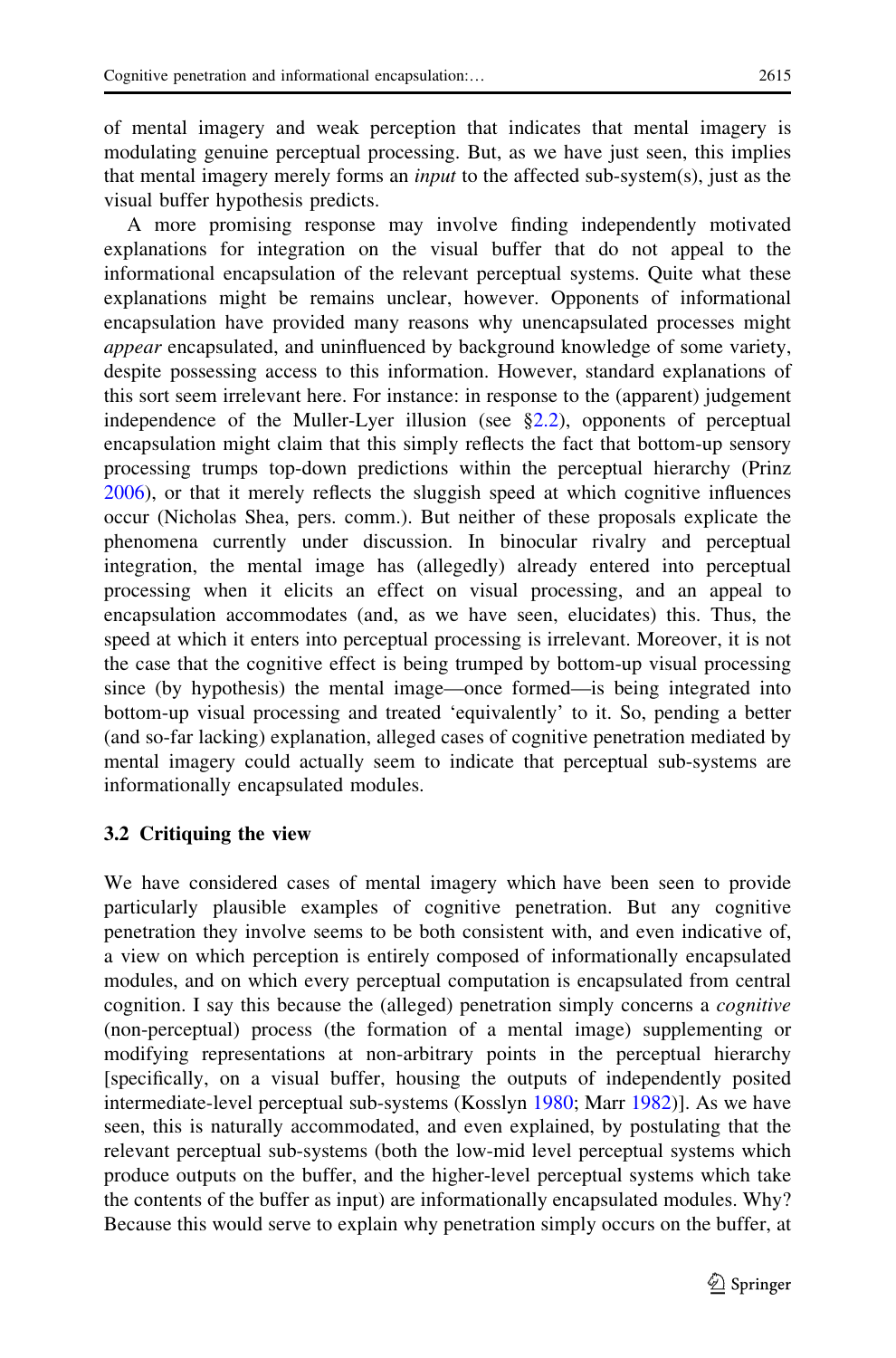the intersection between these functionally distinct sub-systems, and not elsewhere in the perceptual hierarchy.

For what it's worth, I am sympathetic to the thought that similar conclusions will apply elsewhere. For instance, various theorists have claimed that certain forms of top-down attention constitute cognitive penetration, influencing processing within the perceptual hierarchy, as opposed to simply influencing inputs to the perceptual hierarchy as a whole (e.g. Block [2016](#page-18-0); Lupyan [2015](#page-20-0); Mole [2015;](#page-20-0) Wu [2017](#page-21-0)). This has been seen to present a further problem for perceptual modularity (cf. Quilty-Dunn  $2020$ .  $9$  Yet, since top-down perceptual attention seems unable to select anything more than a tightly constrained set of features, happenings and propertytypes, which (again) correspond to the outputs of independently posited mid-level perceptual systems (Wolfe and Horrowitz [2004\)](#page-21-0), proponents of perceptual modularity may (again) maintain that these effects simply result from *cognitive* influences on the joints between independently motivated perceptual modules perhaps, the very same joint as penetration mediated by mental imagery, further motivating the thought that this joint is special for lying between fully encapsulated sub-systems.

In both cases, this seems like good news for proponents of perceptual modularity. But since my discussion constitutes a departure from standard ways of talking about encapsulation and its commitments, I wish to note two (non-exhaustive) ways in which critics might respond.

First: opponents might seek evidence that cognitive penetration (also) occurs at arbitrary points in the perceptual hierarchy. By 'arbitrary' I mean points in the perceptual hierarchy that seem unlikely to correspond to outputs of any interestingly domain specific process that might plausibly constitute a functionally specified module. This does not seem to be true of the cases we have considered since the (alleged) cognitive penetration taking place there involved the elicitation of effects at a joint between independently posited modules—namely, on a visual buffer, at the joint between mid and high-level visual sub-systems of the kind posited by Marr [\(1982](#page-20-0)), Jackendoff ([1986\)](#page-19-0), Prinz ([2012\)](#page-20-0) and many others. Plainly this is not inevitable, however. To the extent that cognitive penetration could also be shown to elicit effects at arbitrary points in the perceptual hierarchy (i.e. points that are unlikely to correspond to the joints between functionally independent sub-systems) this would undermine my hypothesis.

<sup>&</sup>lt;sup>9</sup> Quilty-Dunn's response on behalf of the modularist is congenial to the proposal made in the present treatment. Indeed, while he does not develop the suggestion, Quilty-Dunn (p. 6) briefly acknowledges the possibility that perception might remain modular (through and through) if it were composed of a hierarchy of modules and cognitive penetration simply occurred at the joints between these. His paper develops a quite different suggestion, however.

He defends an account on which top-down attention might directly influence the internal operations of our perceptual modules, without any cognitive states being *accessed* by the relevant perceptual processes, leaving the encapsulation of these systems intact. So, unlike the proposal defended in this paper, Quilty-Dunn's proposal does not take a stand on whether perception (or a perceptual modality, like vision) actually comprises distinct modules. By contrast, the proposal developed in the present treatment does take a stand on this (it posits a hierarchy of encapsulated modules) but does not require that cognition can directly influence the inner workings of our perceptual modules without modifying their inputs. Thus, the proposals developed are doubly distinct.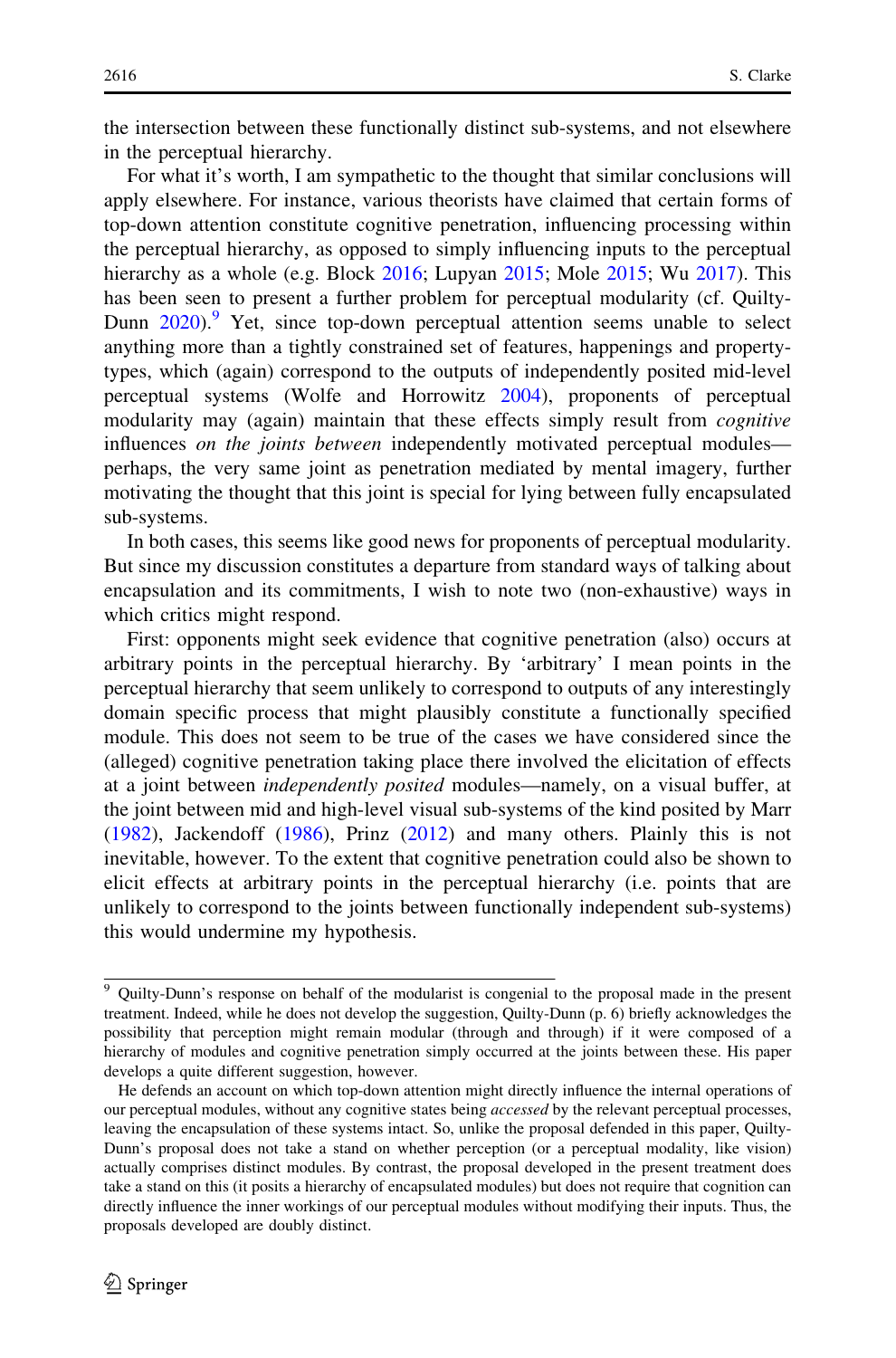<span id="page-18-0"></span>Second: critics could seek out cases of cognitive penetration which elicit unencapsulated perceptual computations (i.e. computations carried out in perception that rely on access to central cognitive states). If successful, this would force a reassessment of the extent to which perceptual computations are informationally encapsulated, and of the extent to which perceptual computations are solely the result of modular operations. But note, in the aforementioned cases involving mental imagery this does not seem to be so. There, mental images may have been created in light of the organism's cognitive states. And this may lead to their supplementing or modifying low-mid level perceptual outputs. However, this supplementation/modification computation does not seem to be a *perceptual* computation. Rather, it seems to be a non-perceptual *cognitive* process (Johnson-Laird [2001](#page-19-0); Kosslyn et al. [2006](#page-19-0)). In this way, it presents no challenge to the idea that every perceptual computation is carried out by an entirely encapsulated modular system and that perceptual processing remains an entirely modular affair.

## 4 Conclusion

Cognitive penetration is often taken to undermine perceptual modularity. However, this is non-obvious. Cognitive penetration occurs if one's cognitive states exert direct and semantically coherent effects on their perceptual processing  $(\S$ 2.1), while informational encapsulation obtains insofar as a system processes its inputs on the basis of an architecturally prescribed proprietary database that excludes information accessible to other psychological systems of the organism  $(\S2.2)$  $(\S2.2)$  $(\S2.2)$ . Despite an apparent tension, this allows that cognition might penetrate perception at the joints between sub-systems in a fully modular perceptual hierarchy, despite leaving each and every perceptual module's encapsulation from central cognition intact, and each and every perceptual computation modular  $(\S2.3)$  $(\S2.3)$  $(\S2.3)$ . Indeed, once this is recognised, particularly plausible cases of cognitive penetration, like those mediated by mental imagery (by some accounts, *the* most plausible examples of cognitive penetration) would actually seem to *evince* the encapsulation of perceptual systems, rather than refute or undermine this conjecture  $(\S_3)$ .

#### **References**

- Block, N. (2016). Tweaking the concepts of perception and cognition. Behavioral and Brain Sciences. [https://doi.org/10.1017/S0140525X15002733.](https://doi.org/10.1017/S0140525X15002733)
- Block, N. (2021). The border between seeing and thinking. (book manuscript).
- Brockmole, J., et al. (2002). Temporal integration between visual images and visual percepts. Journal of Experimental Psychology: Human Perception and Performance, 28(2), 315–334. [https://doi.org/10.](https://doi.org/10.1037//0096-1523.28.2.315) [1037//0096-1523.28.2.315.](https://doi.org/10.1037//0096-1523.28.2.315)
- Brown, H., & Friston, K. J. (2012). Free-energy and illusions: The Cornsweet effect. Frontiers in Psychology. <https://doi.org/10.3389/fpsyg.2012.00043>.
- Bruner, J., & Goodman, C. (1947). Value and need as organising principles in perception. The Journal of Abnormal and Social Psychology, 42(1), 33–44. <https://doi.org/10.1037/h0058484>.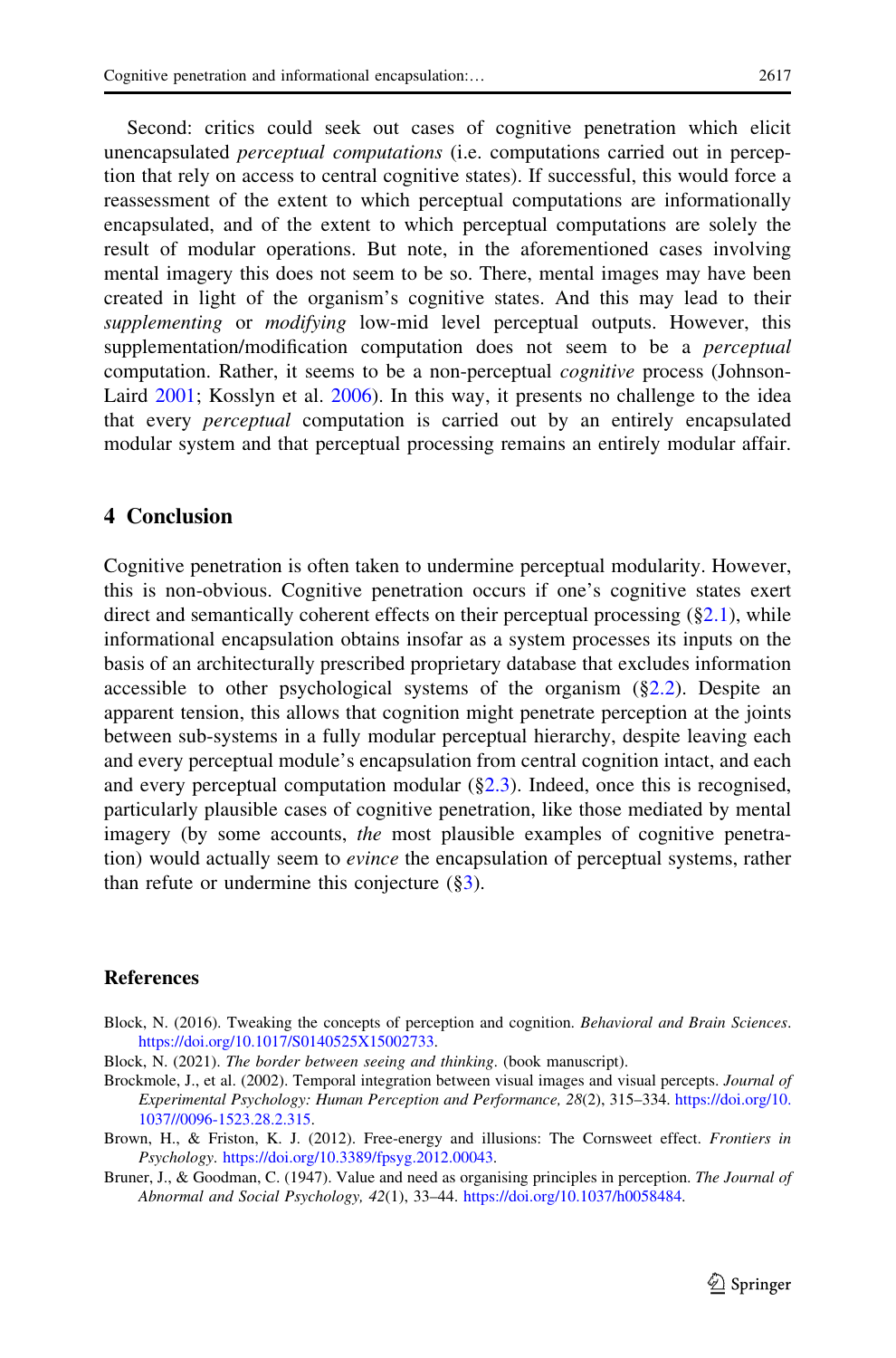- <span id="page-19-0"></span>Bruner, J., & Postman, L. (1949). On the perception of incongruity: A paradigm. Journal of Personality, 18(2), 206–223. <https://doi.org/10.1111/j.1467-6494.1949.tb01241.x>.
- Churchland, P. M. (1988). Perceptual plasticity and theoretical neutrality: A reply to Jerry Fodor. Philosophy of Science, 55(June), 167–187. <https://doi.org/10.1086/289425>.
- Clark, A. (2015). Surfing uncertainty: Prediction, action and the embodied mind. Oxford: Oxford University Press.
- Coltheart, M. (1999). Modularity and cognition. Trends in Cognitive Sciences, 3(3), 115–120. [https://doi.](https://doi.org/10.1016/s1364-6613(99)01289-9) [org/10.1016/s1364-6613\(99\)01289-9](https://doi.org/10.1016/s1364-6613(99)01289-9).
- Day, R. H. (1988). Natural and artificial cues, perceptual compromise and the basis of verdical and illusory perception. Monash University.
- Delk, J., & Fillenbaum, S. (1965). Differences in perceived color as a function of characteristic color. The American Journal of Psychology, 78(2), 290–293.
- Dijkstra, N., Bosch, S. E., & van Gerven, M. A. J. (2019). Shared neural mechanisms of visual perception and imagery. Trends in Cognitive Sciences, 43(5), 423–434. [https://doi.org/10.1016/j.tics.2019.02.](https://doi.org/10.1016/j.tics.2019.02.004) [004.](https://doi.org/10.1016/j.tics.2019.02.004)
- Firestone, C., & Scholl, B. J. (2016). Cognition does not affect perception: Evaluating the evidence for ''top-down'' effects. Behavioral and Brain Sciences, 39, 1–72. [https://doi.org/10.1017/](https://doi.org/10.1017/S0140525X15000965) [S0140525X15000965.](https://doi.org/10.1017/S0140525X15000965)
- Fodor, J. (1983). The modularity of mind. Cambridge, MA: MIT Press.
- Fodor, J. (1984). Observation reconsidered. Philosophy of Science, 51(March), 23–43. [https://doi.org/10.](https://doi.org/10.1086/289162) [1086/289162.](https://doi.org/10.1086/289162)
- Fodor, J. (1985). Precis of the modularity of mind. Behavioral and Brain Sciences, 8(1), 1–42. [https://doi.](https://doi.org/10.1017/S0140525X0001921X) [org/10.1017/S0140525X0001921X](https://doi.org/10.1017/S0140525X0001921X).
- Fodor, J. (1988). A reply to Churchland's 'perceptual plasticity and theoretical neutrality'. Philosophy of Science, 55(June), 188–198. <https://doi.org/10.1086/289426>.
- Fodor, J. (2000). The mind doesn't work that way: The scope and limits of computational psychology. Cambridge, MA: MIT Press.
- Fodor, J., & Pylyshyn, Z. (1981). How direct is visual perception? Some reflections on Gibson's 'ecological approach'. Cognition, 9(2), 139–196. [https://doi.org/10.1016/0010-0277\(81\)90009-3.](https://doi.org/10.1016/0010-0277(81)90009-3)
- Gibson, J. J. (1979). The ecological approach to visual perception. Boston: Houghton Mifflin.
- Gregory, R. (1997). Eye and brain: An essay on faculty psychology. Cambridge, MA: MIT Press.
- Gross, S. (2017). Cognitive penetration and attention. Frontiers in Psychology. [https://doi.org/10.3389/](https://doi.org/10.3389/fpsyg.2017.00221) [fpsyg.2017.00221](https://doi.org/10.3389/fpsyg.2017.00221).
- Gross, S., et al. (2013). Problems for the purported cognitive penetration of perceptual color experience and Macpherson's proposed mechanism. The Baltic International Yearbook of Cognition, Logic and Communication, 9, 1–30. <https://doi.org/10.4148/1944-3676.1085>.
- Halle, M., & Stevens, K. (1962). Speech recognition: A model and program for research. In M. Halle (Ed.), From memory to speech and back: Papers on phonetics and phonology (pp. 1954–2002). Berlin: Mouton de Gruyter.
- Helmholtz, H. L. F. (1876). On the limits of the optical capacity of the microscope. Journal of Microscopy, 16(1), 15–39. <https://doi.org/10.1111/j.1365-2818.1876.tb05606.x>.
- Howe, P., & Carter, O. (2016). Hallucinations and mental imagery demonstrate top-down effects on visual perception. Behavioral and Brain Sciences. [https://doi.org/10.1017/S0140525X15002502.](https://doi.org/10.1017/S0140525X15002502)
- Jackendoff, R. (1986). Consciousness and the computational mind. Cambridge: MIT Press.
- Johnston, M. (1992). How to speak of the colors. Philosophical Studies, 68(3), 221–263. [https://doi.org/](https://doi.org/10.1007/BF00694847) [10.1007/BF00694847.](https://doi.org/10.1007/BF00694847)
- Johnson-Laird, P. N. (2001). Mental models and deduction. Trends in Cognitive Sciences, 5(10), 434–442. [https://doi.org/10.1016/S1364-6613\(00\)01751-4](https://doi.org/10.1016/S1364-6613(00)01751-4).
- Kosslyn, S. (1980). Image and mind. Cambridge: Harvard University Press.
- Kosslyn, S., Ganis, G., & Thompson, W. (2001). Neural foundations of imagery. Nature reviews. Neuroscience, 2, 635–642. <https://doi.org/10.1038/35090055>.
- Kosslyn, S., Thompson, W. L., & Ganis, G. (2006). The case for mental imagery. Oxford: Oxford University Press.
- Lewis, D. (1982). Logic for equivocators. *Noûs*, 16(3), 431–441.
- Liberman, A. M., Cooper, F. S., Shankweiler, D. P., & Studdert-Kennedy, M. (1967). Perception of the speech code. Psychological Review, 74(6), 431–461. <https://doi.org/10.1037/h0020279>.
- Liberman, A., & Mattingly, I. (1985). The motor theory of speech perception revised. Cognition, 21, 1–36. [https://doi.org/10.1016/0010-0277\(85\)90021-6.](https://doi.org/10.1016/0010-0277(85)90021-6)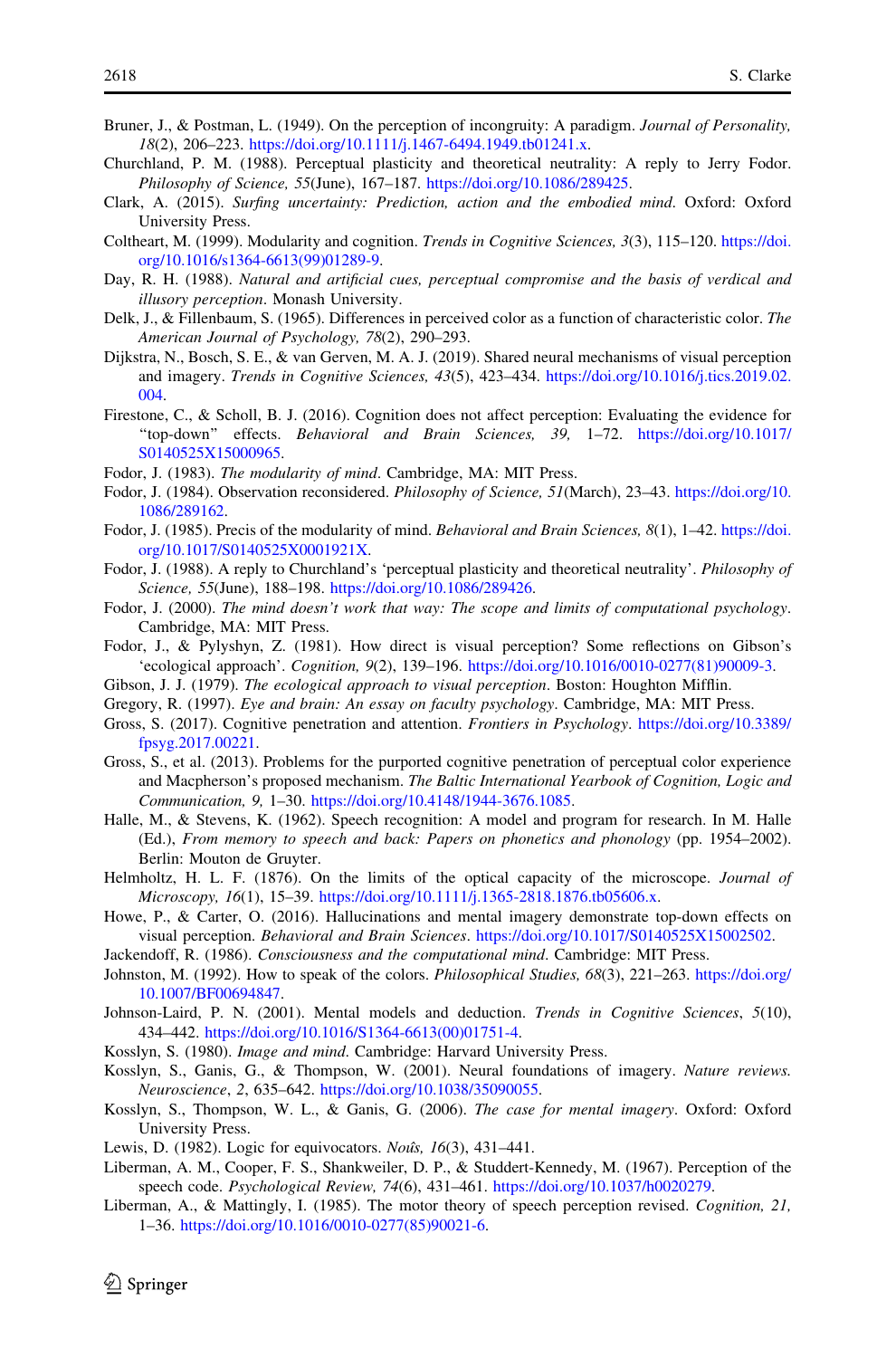- <span id="page-20-0"></span>Loftus, G. R., & Irwin, D. E. (1998). On the relations among different measures of visible and informational persistence. Cognitive Psychology, 82, 451–461. [https://doi.org/10.1006/cogp.1998.](https://doi.org/10.1006/cogp.1998.0678) [0678.](https://doi.org/10.1006/cogp.1998.0678)
- Lupyan, G. (2015). Cognitive penetrability of perception in the age of prediction: Predictive systems are penetrable systems. Review of Philosophy and Psychology, 6(4), 547–569. [https://doi.org/10.1007/](https://doi.org/10.1007/s13164-015-0253-4) [s13164-015-0253-4.](https://doi.org/10.1007/s13164-015-0253-4)
- Lyons, J. (2011). Circularity, reliability, and the cognitive penetrability of perception. Philosophical Issues, 21(1), 289–311. [https://doi.org/10.1111/j.1533-6077.2011.00205.x.](https://doi.org/10.1111/j.1533-6077.2011.00205.x)
- Lyons, J. (2015). Unencapsulated modules and perceptual judgement. In J. Zeimbekis & A. Raftopoulos (Eds.), The cognitive penetrability of perception: New philosophical perspectives (pp. 103–122). Oxford: Oxford University Press.
- Macpherson, F. (2012). Cognitive penetration of colour experience: Rethinking the issue in light of an indirect mechanism. Philosophy and Phenomenological Research, 84(1), 24–62. [https://doi.org/10.](https://doi.org/10.1111/j.1933-1592.2010.00481.x) [1111/j.1933-1592.2010.00481.x.](https://doi.org/10.1111/j.1933-1592.2010.00481.x)
- Macpherson, F. (2015). Cognitive penetration and predictive coding: A commentary on Lupyan. Review of Philosophy and Psychology, 6(4), 571–584. [https://doi.org/10.1007/s13164-015-0254-3.](https://doi.org/10.1007/s13164-015-0254-3)
- Mandelbaum, E. (2016). Attitude, inference, association: On the propositional structure of implicit bias. Nous, 53(1), 629–658.
- Mandelbaum, E. (2018). Seeing and conceptualizing: Modularity and the shallow contents of perception. Philosophy and Phenomenological Research, 97(2), 267–283. [https://doi.org/10.1111/phpr.12368.](https://doi.org/10.1111/phpr.12368)
- Mandelbaum, E. (2019). Modularist explanations of experience and other illusions. Consciousness and Cognition. [https://doi.org/10.1016/j.concog.2019.102828.](https://doi.org/10.1016/j.concog.2019.102828)
- Marr, D. (1982). Vision: A computational investigation into human representation and processing of visual information. Cambridge: MIT Press.
- McGurk, H., & McDonald, J. (1976). Hearing lips and seeing voices. Nature, 264, 746–748. [https://doi.](https://doi.org/10.1038/264746a0) [org/10.1038/264746a0](https://doi.org/10.1038/264746a0).
- Mole, C. (2015). Attention and cognitive penetration. In J. Zeimbekis & A. Raftopoulos (Eds.), The cognitive penetrability of perception: New philosophical perspectives. Oxford: OUP.
- Nagel, T. (1974). What is it like to be a bat? Philosophical Review, 83, 435–450.
- Norby, A. (2014). Against fragmentation. Thought: A Journal of Philosophy, 3(1), 30–38. [https://doi.org/](https://doi.org/10.1002/tht3.110) [10.1002/tht3.110](https://doi.org/10.1002/tht3.110).
- Ogilvie, R., & Carruthers, P. (2015). Opening up vision: The case against encapsulation. Review of Philosophy and Psychology, 7(4), 721–742. [https://doi.org/10.1007/s13164-015-0294-8.](https://doi.org/10.1007/s13164-015-0294-8)
- Palmer, S. (1999). Vision science: Photons to phenomenology. Cambridge MA: MIT Press.
- Pearson, J., et al. (2008). The functional impact of mental imagery on conscious perception. Current Biology, 18(13), 982–986. [https://doi.org/10.1016/j.cub.2008.05.048.](https://doi.org/10.1016/j.cub.2008.05.048)
- Prinz, J. J. (2006). Is the mind really modular? In R. J. Stainton (Ed.), Contemporary debates in cognitive science (pp. 22–36). London: Blackwell.
- Prinz, J. J. (2012). The conscious brain: How attention engenders experience. Oxford: OUP.
- Pylyshyn, Z. (1999). Is vision continuous with cognition? The case for cognitive impenetrability of visual perception. Behavioral and Brain Sciences, 22(3), 341–365. [https://doi.org/10.1017/](https://doi.org/10.1017/s0140525x99002022) [s0140525x99002022.](https://doi.org/10.1017/s0140525x99002022)
- Pylyshyn, Z. (2002). Mental imagery: In search of a theory. Behavioral and Brain Sciences, 25(2), 157–182. <https://doi.org/10.1017/s0140525x02000043>.
- Pylyshyn, Z. (2003). Seeing and visualizing: It's not what you think. Bradford: MIT Press.
- Quilty-Dunn, J. (2019). Unconscious perception and phenomenal coherence. Analysis, 79(3), 461-469. <https://doi.org/10.1093/analys/any022>.
- Quilty-Dunn, J. (2020). Attention and encapsulation. Mind and Language, 35(3), 335-349. [https://doi.org/](https://doi.org/10.1111/mila.12242) [10.1111/mila.12242](https://doi.org/10.1111/mila.12242).
- Quilty-Dunn, J., & Mandelbaum, E. (forthcoming). Non-inferential transitions: Mental imagery and association. In A. Nes & T. Chan (Eds.), Inference and consciousness. Routledge.
- Rescorla, M. (2015). Bayesian perceptual psychology. In Mohan Matthen (Ed.), The Oxford handbook of the philosophy of perception (pp. 694–716). Oxford: Oxford University Press.
- Robbins, P. (2009). Modularity of mind. Stanford Encyclopedia of Philosophy.
- Segall, M. H., Campbell, D. T., & Herskovits, M. J. (1963). Cultural differences in the perception of geometric illusions. Science, 193, 769–771. [https://doi.org/10.1126/science.139.3556.769.](https://doi.org/10.1126/science.139.3556.769)
- Sekuler, R., & Erlebacher, A. (1971). The two illusions of Müller-Lyer: Confusion theory re-examined. The American Journal of Psychology. [https://doi.org/10.2307/1421165.](https://doi.org/10.2307/1421165)